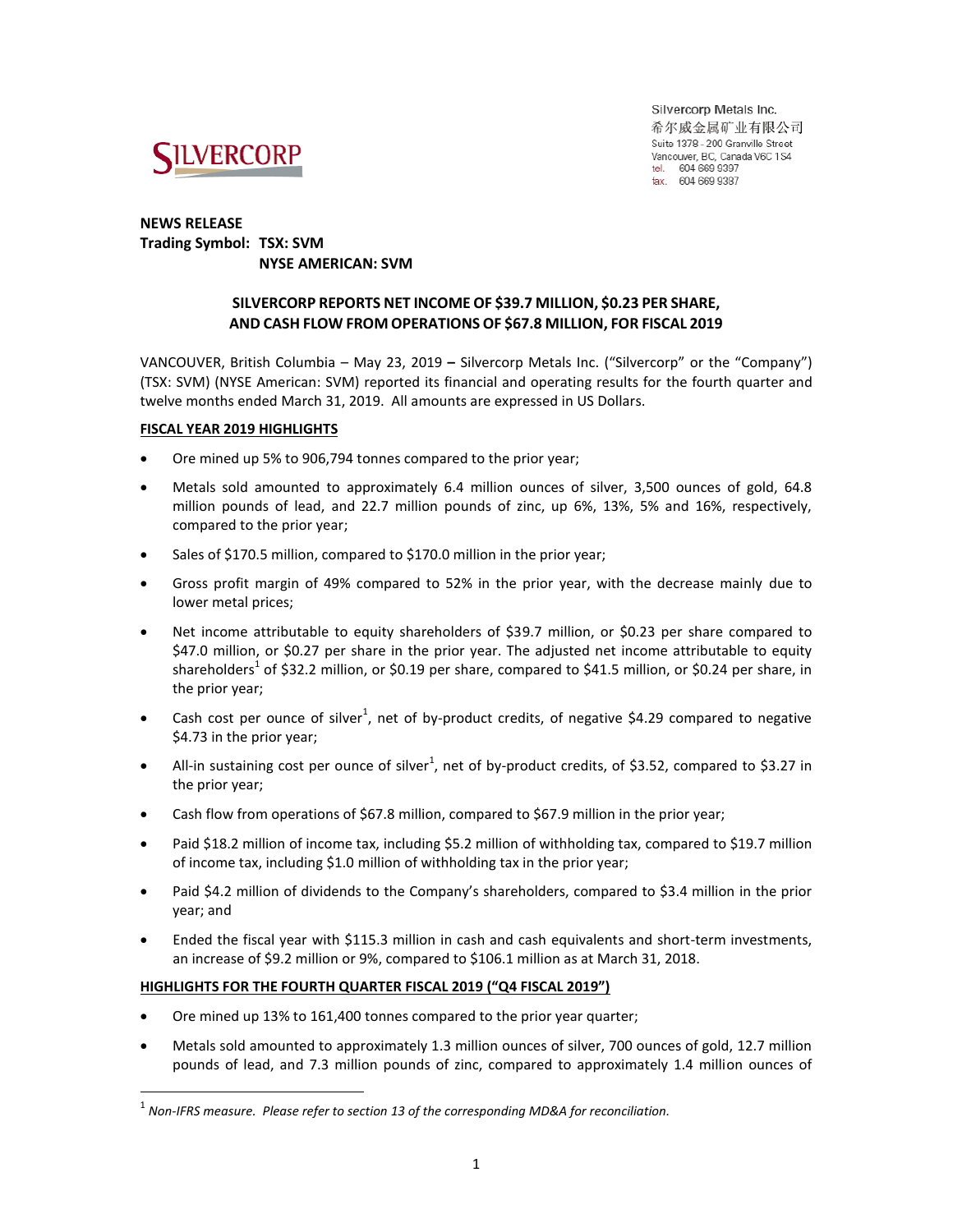silver, 700 ounces of gold, 13.3 million pounds of lead, and 2.6 million pounds of zinc sold in the prior year quarter.

- Sales of \$35.0 million, down 9% compared to \$38.4 million in the prior year quarter;
- Gross profit margin of 47% compared to 50% in the prior year quarter;
- Net income attributable to equity shareholders of \$12.1 million, or \$0.07 per share compared to \$12.2 million or \$0.07 per share in the prior year quarter. The adjusted net income attributable to equity shareholders of \$4.6 million, or \$0.03 per share, compared to \$7.5 million, or \$0.04 per share, in the prior year quarter;
- Cash cost per ounce of silver, net of by-product credits, of negative \$3.97 compared to negative \$3.89 in the prior year quarter;
- All-in sustaining cost per ounce of silver, net of by-product credits, of \$4.49, compared to \$3.04 in the prior year quarter; and
- Cash flow from operations of \$6.0 million, compared to \$2.9 million in the prior year quarter.

### **FINANCIALS**

### **1. Fiscal 2019 vs. Fiscal 2018**

**Net income attributable to equity shareholders of the Company** in Fiscal 2019 was \$39.7 million or \$0.23 per share, compared to \$47.0 million or \$0.27 per share in Fiscal 2018. The adjusted net income attributable to equity shareholders was \$32.2 million or \$0.19 per share after the adjustment of impairment reversal, compared to the adjusted net income of \$41.5 million or \$0.24 per share in Fiscal 2018.

Compared to the prior year, the Company's consolidated financial results in Fiscal 2019 were mainly impacted by i) an increase of 6%, 5% and 16% in silver, lead and zinc sold, respectively; ii) a decrease of 7%, 2% and 17% in the realized selling prices for silver, lead and zinc, respectively; and iii) a 2% increase in total production cost.

**Sales** in Fiscal 2019 were \$170.5 million, up \$0.5 million compared to \$170.0 million in Fiscal 2018. Silver and gold sales represented \$80.7 million and \$3.6 million, respectively, while base metals represented \$86.2 million of the total sales, compared to silver, gold and base metals sales of \$82.4 million, \$3.2 million, and \$84.5 million, respectively, in Fiscal 2018.

**Cost of sales** in Fiscal 2019 was \$87.3 million compared to \$82.2 million in Fiscal 2018. The cost of sales included \$62.5 million of cash production costs (Fiscal 2018 - \$59.1 million), \$4.9 million of mineral resources tax (Fiscal 2018 - \$4.8 million), and \$20.0 million of depreciation, amortization and depletion charges (Fiscal 2018 - \$18.2 million). The increase in the cash production costs expensed and amortization charges were mainly due to a 2% increase in production costs and more metals sold. The increase in mineral resources tax was associated with the increase in revenue. The cash production costs expensed in cost of sales represents approximately 893,000 tonnes of ore processed and expensed at a cost of \$69.92 per tonne (Fiscal 2018 – approximately 861,000 tonnes at \$68.72 per tonne).

**Gross profit margin** in Fiscal 2019 was 49%, compared to 52% in Fiscal 2018. The decrease was mainly due to the decrease in the realized metal selling prices. Ying Mining District's gross profit margin was 52% compared to 55% in Fiscal 2018. GC Mine's gross profit margin was 35% compared to 36% in Fiscal 2018.

**General and administrative expenses** were \$19.4 million in Fiscal 2019, and increase of 4% compared to \$18.7 million in Fiscal 2018. The increase was mainly due to a \$0.3 million increase in non-cash stock based compensation expenses and a \$1.0 million increase in labour costs, arising primarily from the increase of employees' pay rate as well as an increase in social insurance premiums in China, offset by a \$0.7 million decrease in discretionary office and administrative expenses.

**Income tax expenses** in Fiscal 2019 were \$20.9 million, compared to \$18.9 million in Fiscal 2018. The income tax expense recorded in Fiscal 2019 included a current income tax expense of \$17.8 million (Fiscal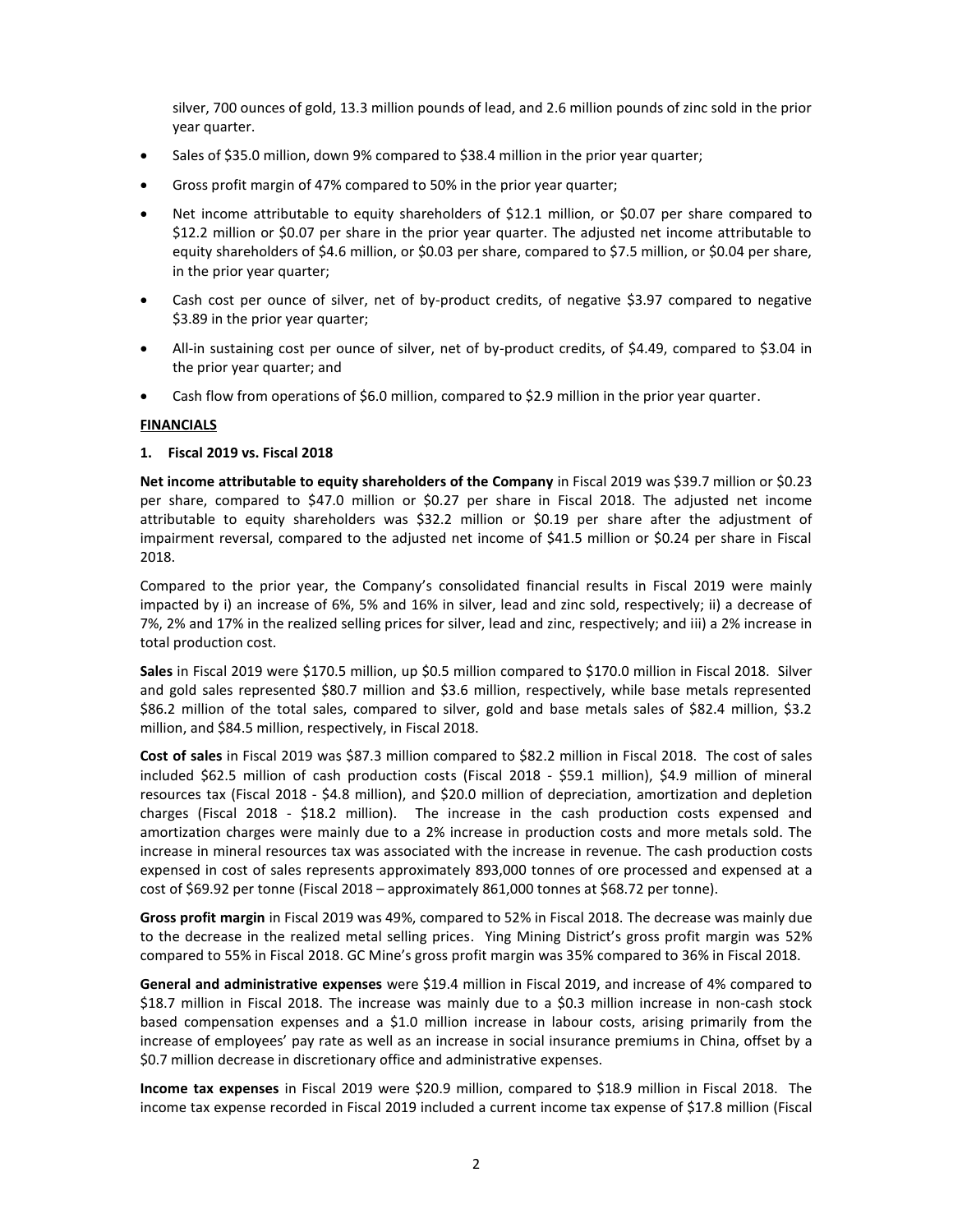2018 - \$16.1 million) and a deferred income tax expense of \$3.1 million (Fiscal 2017 - \$2.8 million). The current income tax included \$5.2 million of withholding tax (Fiscal 2018 - \$1.0 million), which was paid at a rate of 10% of dividends and interest distributed out of China.

**Cash flows provided by operating activities** in Fiscal 2019 were \$67.8 million, slightly lower than the \$67.9 million in the prior year. The decrease was mainly due to less operating income arising from lower metal prices and the increase in the withholding tax payment.

The Company ended the fiscal year with \$115.3 million cash and short-term investments, an increase of \$9.2 million or 9%, compared to \$106.1 million as at March 31, 2018.

Working capital as at March 31, 2019 was \$96.9 million, an increase of \$6.4 million or 7%, compared to \$90.5 million as at March 31, 2018.

## **2. Q4 Fiscal 2019 vs. Q4 Fiscal 2018**

**Net income attributable to equity shareholders of the Company** in Q4 Fiscal 2019 was \$12.1 million, or \$0.07 per share, compared to \$12.2 million, or \$0.07 per share in Q4 Fiscal 2018. The adjusted net income attributable to equity shareholders was \$4.6 million, or \$0.03 per share in Q4 Fiscal 2019 after adjustments of impairment reversal of \$9.2 million (Q4 Fiscal 2018 - \$4.7 million) compared to \$7.5 million or \$0.04 per share in Q4 Fiscal 2018.

Compared to the prior year quarter, the Company's consolidated financial results in Q4 Fiscal 2019 were mainly impacted by the following: i) a decrease of 11%, 3%, 18%, and 41% in the net realized selling prices for silver, gold, lead, and zinc, respectively; ii) a 5% decrease in silver and lead sold; iii) a 184% increase in zinc sold; and iii) a 7% decrease in per tonne production costs.

**Sales** were \$35.0 million, down 9%, in Q4 Fiscal 2019, compared to \$38.4 million in Q4 Fiscal 2018. The decrease was mainly due to the decrease in net realized selling prices and less silver and lead sold. Silver and gold sales represented \$16.7 million and \$0.8 million, respectively, while base metals represented \$17.5 million of total sales, compared to silver, gold and base metals of \$19.8 million, \$0.8 million, and \$17.9 million, respectively, in the prior year quarter.

**Cost of sales** was \$18.6 million in Q4 Fiscal 2019, compared to \$19.3 million in Q4 Fiscal 2018. The cost of sales included \$13.0 million of cash production cost (Q4 Fiscal 2018 - \$13.3 million), \$1.0 million of mineral resource taxes (Q4 Fiscal 2018 - \$1.1 million), and \$4.6 million of depreciation, amortization and depletion charges (Q4 Fiscal 2018 - \$5.0 million).

**Gross profit margin** decreased to 47% in Q4 Fiscal 2019, compared to 50% in Q4 Fiscal 2018.

**Cash flows provided by operating activities** in Q4 Fiscal 2019 were \$6.0 million, an increase of \$3.1 million, compared to \$2.9 million in Q4 Fiscal 2018.

#### **OPERATIONS AND DEVELOPMENT**

## **1. Fiscal 2019 vs. Fiscal 2018**

In Fiscal 2019, on a consolidated basis, the Company mined 906,794 tonnes of ore, an increase of 5% or 46,870 tonnes, compared to 859,924 tonnes in Fiscal 2018. Ore mined at the Ying Mining District increased by 1% or 8,435 tonnes, and ore mined at the GC Mine increased by 16% or 38,435 tonnes. Ore milled in Fiscal 2019 was 908,846 tonnes, an increase of 5% compared to 863,070 tonnes in Fiscal 2018.

In Fiscal 2019, the Company sold approximately 6.4 million ounces of silver, 3,500 ounces of gold, 64.8 million pounds of lead, and 22.7 million pounds of zinc, up 6%, 13%, 5%, and 16%, respectively, compared to 6.0 million ounces of silver, 3,100 ounces of gold, 61.9 million pounds of lead, and 19.6 million pounds of zinc in Fiscal 2018.

The consolidated total mining cost and cash mining cost were \$74.98 and \$55.35 per tonne, up 2% and 1%, respectively, compared to \$73.48 and \$54.60 per tonne, respectively, in Fiscal 2018. The increase in cash mining cost was mainly due to inflation resulting in an increase of i) \$1.1 million in mining contractor's costs; ii) \$0.6 million in raw material costs; and iii) \$0.6 million in utility costs.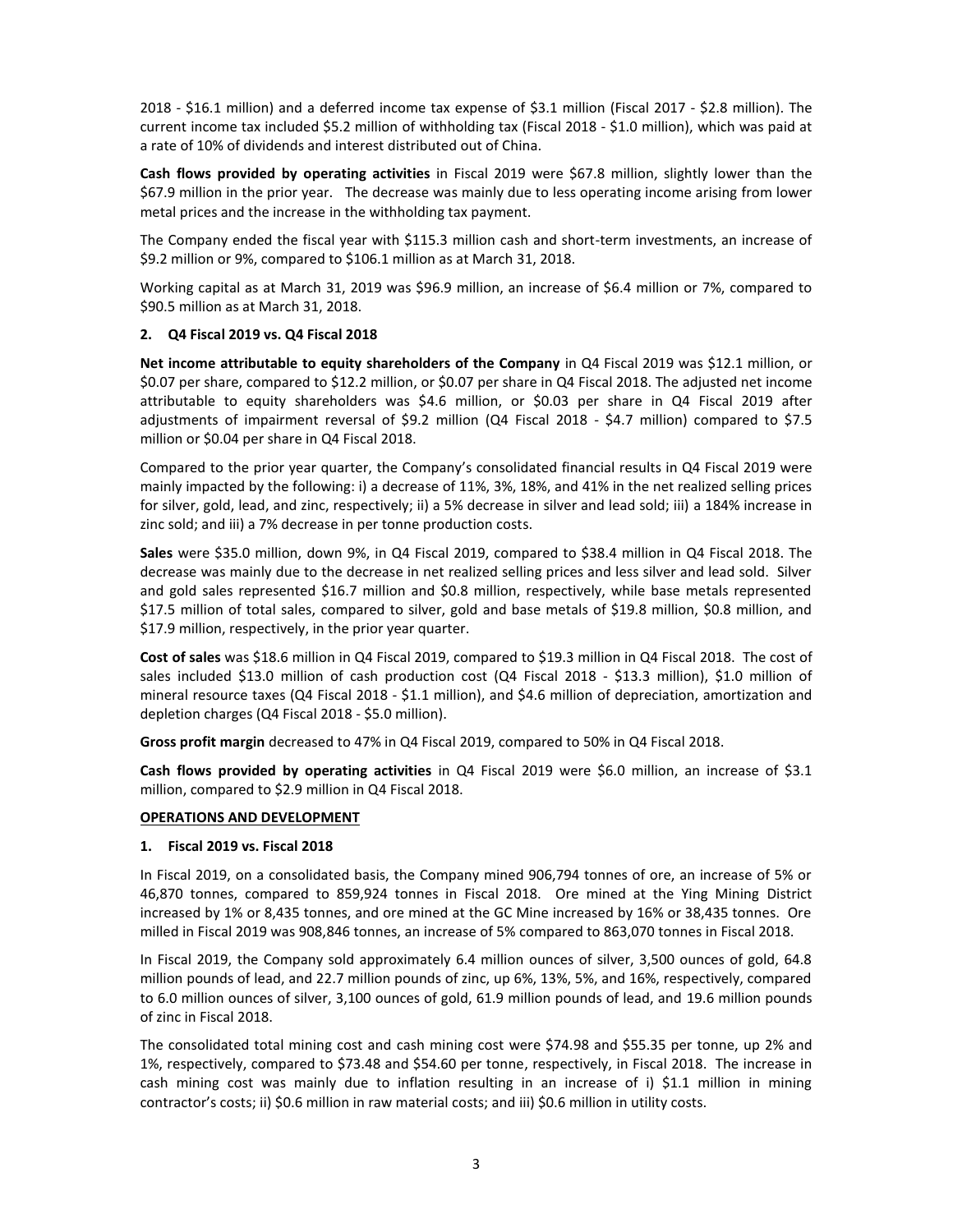The consolidated total milling cost and cash milling cost were \$13.99 and \$11.69 per tonne, up 1% and 4%, respectively, compared to \$13.82 and \$11.25 per tonne, respectively, in Fiscal 2018. The increase in the cash milling cost was mainly due to a \$0.4 million increase in raw material costs.

The consolidated cash production cost per tonne of ore processed in Fiscal 2019 was \$69.92, a 2% increase compared to \$68.72 in Fiscal 2018, but below the Company's annual guidance.

The consolidated total production cost and cash production cost per ounce of silver, net of by-product credits, were negative \$1.16 and negative \$4.29, respectively, compared to negative \$1.70 and negative \$4.73, respectively, in the prior year. The increase was mainly due to a \$3.3 million increase in cash production cost expensed offset by a \$2.2 million increase in by-product credits.

The consolidated all-in sustaining cost per ounce of silver, net of by-product credits, was \$3.52 compared to \$3.27 in Fiscal 2018. The increase was mainly due to i) a \$3.4 million increase in cash production cost expensed; ii) a \$0.7 million increase in general and administrative expenses; and iii) a \$1.0 million increase in sustaining capital expenditures, offset by a \$2.2 million increase in by-product credits.

### **2. Q4 Fiscal 2019 vs. Q4 Fiscal 2018**

In Q4 Fiscal 2019, the Company mined 161,400 tonnes of ore, and increase of 13%, compared to 143,262 tonnes in Q4 Fiscal 2018. Correspondingly, ore milled in Q4 Fiscal 2019 was 159,904 tonnes, an increase of 15% compared to 138,537 tonnes in Q4 Fiscal 2018.

In Q4 Fiscal 2019, the Company sold approximately 1.3 million ounces of silver, 700 ounces of gold, 12.7 million pounds of lead, and 7.3 million pounds of zinc compared to 1.4 million ounces of silver, 700 ounces of gold, 13.3 million pounds of lead, and 2.6 million pounds of zinc in Q4 Fiscal 2018.

The consolidated total mining cost and cash mining cost were \$80.22 and \$57.55 per tonne, down 6% and 7%, respectively, compared to \$85.55 and \$61.78 per tonne in Q4 Fiscal 2018. The consolidated total milling cost and cash milling cost in Q4 Fiscal 2019 were \$17.58 and \$14.53 per tonne, down 8% and 3%, respectively, compared to \$19.14 and \$14.96 per tonne in Q4 Fiscal 2018.

The consolidated total production cost and cash production cost per ounce of silver, net of by-product credits, were negative \$0.47 and negative \$3.97, respectively, compared to negative \$0.30 and negative \$3.89 in Q4 Fiscal 2018. The improvement was mainly due to the decrease in per tonne mining and milling cost as discussed above.

The consolidated all-in sustaining cost per ounce of silver, net of by-product credits, was \$4.49 compared to \$3.04 in Q4 Fiscal 2018. The increase was mainly due to an increase of \$1.4 million in sustaining capital expenditures.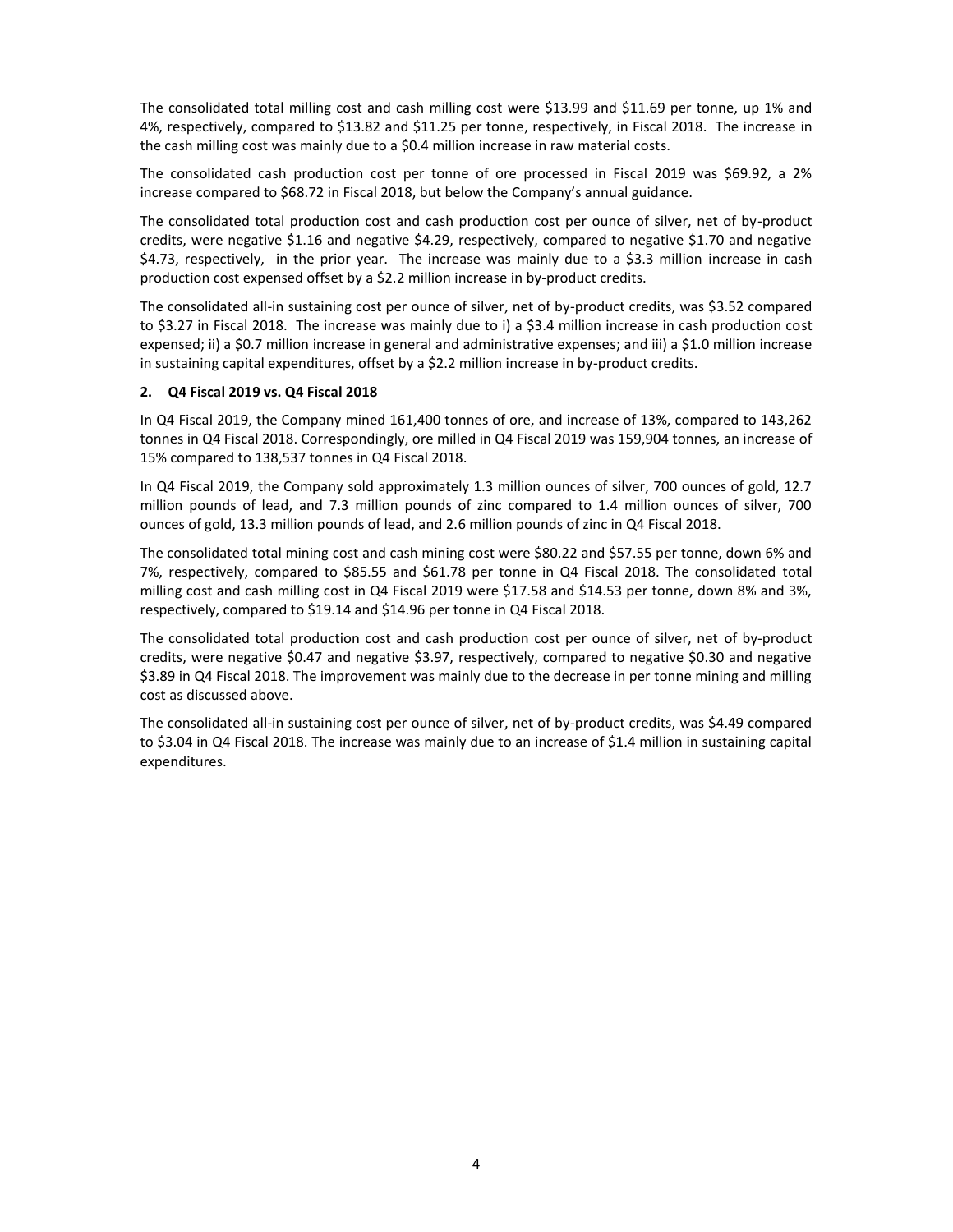#### **3. Ying Mining District, Henan Province, China**

| <b>Ying Mining District</b>          | Q4 2019        | Q3 2019           | Q2 2019            | Q1 2019       | Q4 2018        | Fiscal year ended March 31 |         |
|--------------------------------------|----------------|-------------------|--------------------|---------------|----------------|----------------------------|---------|
|                                      | March 31, 2019 | December 31, 2018 | September 30, 2018 | June 30, 2018 | March 31, 2018 | 2019                       | 2018    |
| Ore Mined (tonne)                    | 111,032        | 174,152           | 180.662            | 156,730       | 113,820        | 622,576                    | 614,141 |
| Ore Milled (tonne)                   | 107,039        | 184,684           | 172,200            | 155,929       | 112,285        | 619,851                    | 618,732 |
| <b>Head Grades</b>                   |                |                   |                    |               |                |                            |         |
| Silver (gram/tonne)                  | 324            | 296               | 308                | 323           | 309            | 311                        | 305     |
| Lead $(\%)$                          | 4.5            | 4.1               | 4.6                | 4.5           | 4.3            | 4.4                        | 4.4     |
| Zinc (%)                             | 0.9            | 0.8               | 0.9                | 1.1           | 1.0            | 0.9                        | 0.9     |
| <b>Recoveries</b>                    |                |                   |                    |               |                |                            |         |
| Silver (%)                           | 95.5           | 95.6              | 96.1               | 96.0          | 95.9           | 95.8                       | 95.7    |
| Lead (%)                             | 96.1           | 95.2              | 95.6               | 96.3          | 96.5           | 95.7                       | 96.3    |
| Zinc (%)                             | 63.7           | 50.2              | 51.2               | 54.5          | 54.5           | 54.1                       | 52.3    |
| <b>Metal Sales</b>                   |                |                   |                    |               |                |                            |         |
| Silver (in thousands of ounce)       | 1.141          | 1.545             | 1.765              | 1,313         | 1,319          | 5.764                      | 5,437   |
| Gold (in thousands of ounce)         | 0.7            | 1.1               | 1.0                | 0.7           | 0.7            | 3.5                        | 3.1     |
| Lead (in thousands of pound)         | 10,310         | 15,156            | 17,359             | 13,313        | 12,649         | 56,138                     | 55,180  |
| Zinc (in thousands of pound)         | 2,464          | 381               | 1.648              | 2,133         | 1,106          | 6,626                      | 6,136   |
| Cash mining costs (\$ per tonne)     | 65.24          | 63.04             | 58.65              | 63.49         | 65.88          | 63.39                      | 61.46   |
| Total mining costs (\$ per tonne)    | 93.86          | 86.27             | 81.50              | 89.57         | 92.81          | 88.19                      | 84.59   |
| Cash milling costs (\$ per tonne)    | 12.57          | 10.49             | 8.54               | 10.30         | 12.59          | 10.43                      | 9.49    |
| Total milling costs (\$ per tonne)   | 15.55          | 12.24             | 10.47              | 12.60         | 15.80          | 12.58                      | 11.71   |
| Cash production costs (\$ per tonne) | 81.78          | 77.80             | 71.45              | 78.10         | 82.84          | 78.04                      | 74.96   |
|                                      |                |                   |                    |               |                |                            |         |
| Cash costs per ounce of silver (\$)  | (3.02)         | (1.74)            | (2.80)             | (6.25)        | (3.41)         | (3.35)                     | (3.88)  |
| All-in sustaining costs per ounce of |                |                   |                    |               |                |                            |         |
| silver (\$)                          | 3.28           | 5.80              | 1.52               | (0.28)        | 1.39           | 2.60                       | 2.04    |

#### *Fiscal 2019 vs. Fiscal 2018*

In Fiscal 2019, the total ore mined at the Ying Mining District was 622,576 tonnes, an increase of 1% or 8,435 tonnes, compared to 614,141 tonnes mined in Fiscal 2018. Ore milled was 619,851 tonnes, an increase of 1,119 tonnes compared to 618,732 tonnes in Fiscal 2018.

Head grades of ore milled at the Ying Mining District in Fiscal 2019 were 311 grams per tonne ("g/t") for silver, 4.4% for lead, and 0.9% for zinc, compared to 305 g/t for silver, 4.4% for lead, and 0.9% for zinc in Fiscal 2018. The Company continues to achieve positive dilution control using its "Enterprise Blog" to assist and manage daily operations.

In Fiscal 2019, the Ying Mining District sold approximately 5.8 million ounces of silver, 3,500 ounces of gold, 56.1 million pounds of lead, and 6.6 million pounds of zinc, up 6%, 13%, 2% and 8%, respectively, compared to 5.4 million ounces of silver, 3,100 ounces of gold, 55.2 million pounds of lead, and 6.1 million pounds of zinc in Fiscal 2018. As at March 31, 2019, the Ying Mining District has inventories of 3,150 tonnes of silver-lead concentrate and 250 tonnes of zinc concentrate, compared to 4,050 tonnes of silverlead concentrate and 350 tonnes of zinc concentrate as at March 31, 2018.

Total mining cost and cash mining cost per tonne at the Ying Mining District in Fiscal 2019 were \$88.19 and \$63.39 per tonne, respectively, compared to \$84.59 and \$61.46 per tonne, respectively, in Fiscal 2018. The increase was mainly due to inflation resulting in an increase of i) \$0.6 million in mining contractor's costs, ii) \$0.4 million in raw material costs, and iii) \$0.7 million in utility costs. Total milling cost and cash milling cost per tonne at the Ying Mining District in Fiscal 2019 were \$12.58 and \$10.43, respectively, compared to \$11.71 and \$9.49, respectively, in Fiscal 2018.

Correspondingly, the total production cost and cash production cost per tonne of ore processed in Fiscal 2019 at the Ying Mining District were \$104.99 and \$78.04, respectively, compared to \$100.31 and \$74.96 in Fiscal 2018.

Cash cost per ounce of silver, net of by-product credits, at the Ying Mining District in Fiscal 2019, was negative \$3.35 compared to negative \$3.88 in the prior year. The increase in the cash cost per ounce of silver, net of by-product credits, was mainly due to a \$2.4 million increase in cash production cost expensed offset by a \$0.6 million increase in by-product credits.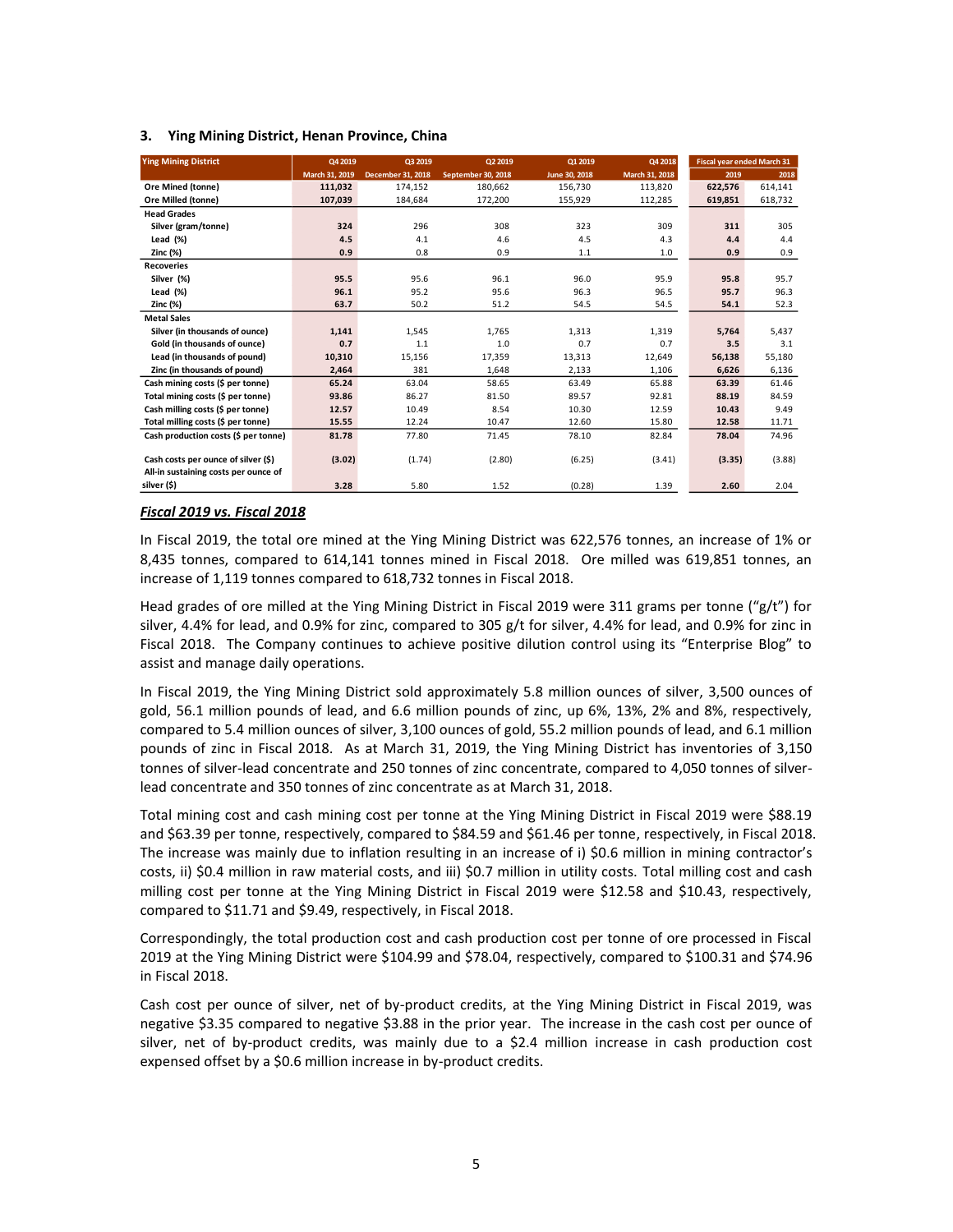All-in sustaining cost per ounce of silver, net of by-product credits, at the Ying Mining District in Fiscal 2019, was \$2.60 compared to \$2.04 in the prior year. The increase was mainly due to increases of \$2.4 million in cash production costs expensed and \$2.2 million in sustaining capital expenditures.

In Fiscal 2019, approximately 75,955 metres or \$1.8 million worth of underground diamond drilling (Fiscal 2018 – 104,798 metres or \$2.3 million) and 18,656 metres or \$5.4 million worth of preparation tunnelling (Fiscal 2018 – 19,723 metres or \$5.8 million) were completed and expensed as mining preparation costs at the Ying Mining District. In addition, approximately 65,653 metres or \$23.2 million worth of horizontal tunnels, raises, ramps and declines (Fiscal 2018 – 61,827 metres or \$20.1 million) were completed and capitalized.

### *Q4 Fiscal 2019 vs. Q4 Fiscal 2018*

In Q4 Fiscal 2019, a total of 111,032 tonnes of ore were mined at the Ying Mining District, a decrease of 2% or 2,788 tonnes, compared to 113,820 tonnes in Q4 Fiscal 2018. Ore milled was 107,039 tonnes, a decrease of 3% or 5,246 tonnes, compared to 112,285 tonnes in Q4 Fiscal 2018.

Average head grades of ore processed were 324 g/t for silver, 4.5% for lead, and 0.9% for zinc compared to 309 g/t for silver, 4.3% for lead, and 1.0% for zinc in Q4 Fiscal 2018.

Metals sold were approximately 1.1 million ounces of silver, 700 ounces of gold, 10.3 million pounds of lead, and 2.5 million pounds of zinc, compared to 1.3 million ounces of silver, 700 ounces of gold, 12.6 million pounds of lead, and 1.1 million pounds of zinc in Q4 Fiscal 2018.

In Q4 Fiscal 2019, the cash mining cost at the Ying Mining District was \$65.24 per tonne, down 1% compared to \$65.88 in Q4 Fiscal 2018. The cash milling cost was \$12.57 per tonne compared to \$12.59 in Q4 Fiscal 2018.

In Q4 Fiscal 2019, cash cost per ounce of silver and all in sustaining cost per ounce of silver, net of byproduct credits, at the Ying Mining District were negative \$3.02 and \$3.28, respectively, compared to negative \$3.41 and \$1.39 in Q4 Fiscal 2018.

In Q4 Fiscal 2019, approximately 6,083 metres or \$0.3 million worth of underground diamond drilling (Q4 Fiscal 2018 – 18,791 metres or \$0.6 million) and 3,061 metres or \$1.0 million worth of preparation tunnelling (Q4 Fiscal 2018 – 2,809 metres or \$0.9 million) were completed and expensed as mining preparation costs at the Ying Mining District. In addition, approximately 10,730 metres or \$4.0 million worth of horizontal tunnels, raises, and declines (Q4 Fiscal 2018 – 9,653 metres or \$3.9 million) were completed and capitalized.

| <b>GC Mine</b>                                  | Q4 2019        | Q3 2019           | Q2 2019            | Q1 2019       | Q4 2018        |         | <b>Fiscal year ended March 31</b> |
|-------------------------------------------------|----------------|-------------------|--------------------|---------------|----------------|---------|-----------------------------------|
|                                                 | March 31, 2019 | December 31, 2018 | September 30, 2018 | June 30, 2018 | March 31, 2018 | 2019    | 2018                              |
| Ore Mined (tonne)                               | 50,368         | 86,126            | 67.757             | 79.967        | 29,442         | 284,218 | 245,783                           |
| Ore Milled (tonne)                              | 52,865         | 86,792            | 67,528             | 81,811        | 26,252         | 288,995 | 244,338                           |
| <b>Head Grades</b>                              |                |                   |                    |               |                |         |                                   |
| Silver (gram/tonne)                             | 101            | 84                | 78                 | 87            | 96             | 86      | 98                                |
| Lead $(\%)$                                     | 1.8            | 1.6               | 1.4                | 1.3           | 1.3            | 1.5     | 1.5                               |
| Zinc (%)                                        | 3.3            | 3.1               | 2.8                | 2.9           | 2.9            | 3.0     | 2.8                               |
| <b>Recovery Rates</b>                           |                |                   |                    |               |                |         |                                   |
| Silver (%)                                      | 81.3           | 80.5              | 76.7               | 75.3          | 76.3           | 78.4    | 76.2                              |
| Lead $(\%)$                                     | 91.5           | 916.0             | 91.2               | 87.1          | 87.5           | 90.4    | 85.4                              |
| Zinc (%)                                        | 85.7           | 85.5              | 83.3               | 84.8          | 85.7           | 84.9    | 81.8                              |
| <b>Metal Sales</b>                              |                |                   |                    |               |                |         |                                   |
| Silver (in thousands of ounce)                  | 173            | 167               | 136                | 150           | 63             | 626     | 603                               |
| Lead (in thousands of pound)                    | 2,360          | 2,644             | 2,063              | 1,583         | 688            | 8,650   | 6,754                             |
| Zinc (in thousands of pound)                    | 4,874          | 3.730             | 3,240              | 4,244         | 1,479          | 16,090  | 13,433                            |
| Cash mining cost (\$ per tonne)                 | 40.58          | 34.17             | 41.25              | 36.78         | 45.92          | 37.73   | 37.48                             |
| Total mining cost (\$ per tonne)                | 50.13          | 42.40             | 49.29              | 44.62         | 57.47          | 46.04   | 45.73                             |
| Cash milling cost (\$ per tonne)                | 18.52          | 14.08             | 11.45              | 14.46         | 25.07          | 14.39   | 15.72                             |
| Total milling cost (\$ per tonne)               | 21.70          | 15.98             | 14.47              | 17.14         | 33.41          | 17.01   | 19.17                             |
| Cash production cost (\$ per tonne)             | 59.10          | 48.25             | 52.70              | 51.24         | 70.99          | 52.12   | 53.20                             |
|                                                 |                |                   |                    |               |                |         |                                   |
| Cash cost per ounce of silver (\$)              | (10.23)        | (12.32)           | (10.81)            | (18.81)       | (13.95)        | (12.97) | (12.37)                           |
| All-in sustaining cost per ounce of silver (\$) | (4.97)         | (6.54)            | (2.03)             | (11.36)       | (4.57)         | (6.28)  | (3.69)                            |

### **4. GC Mine, Guangdong Province, China**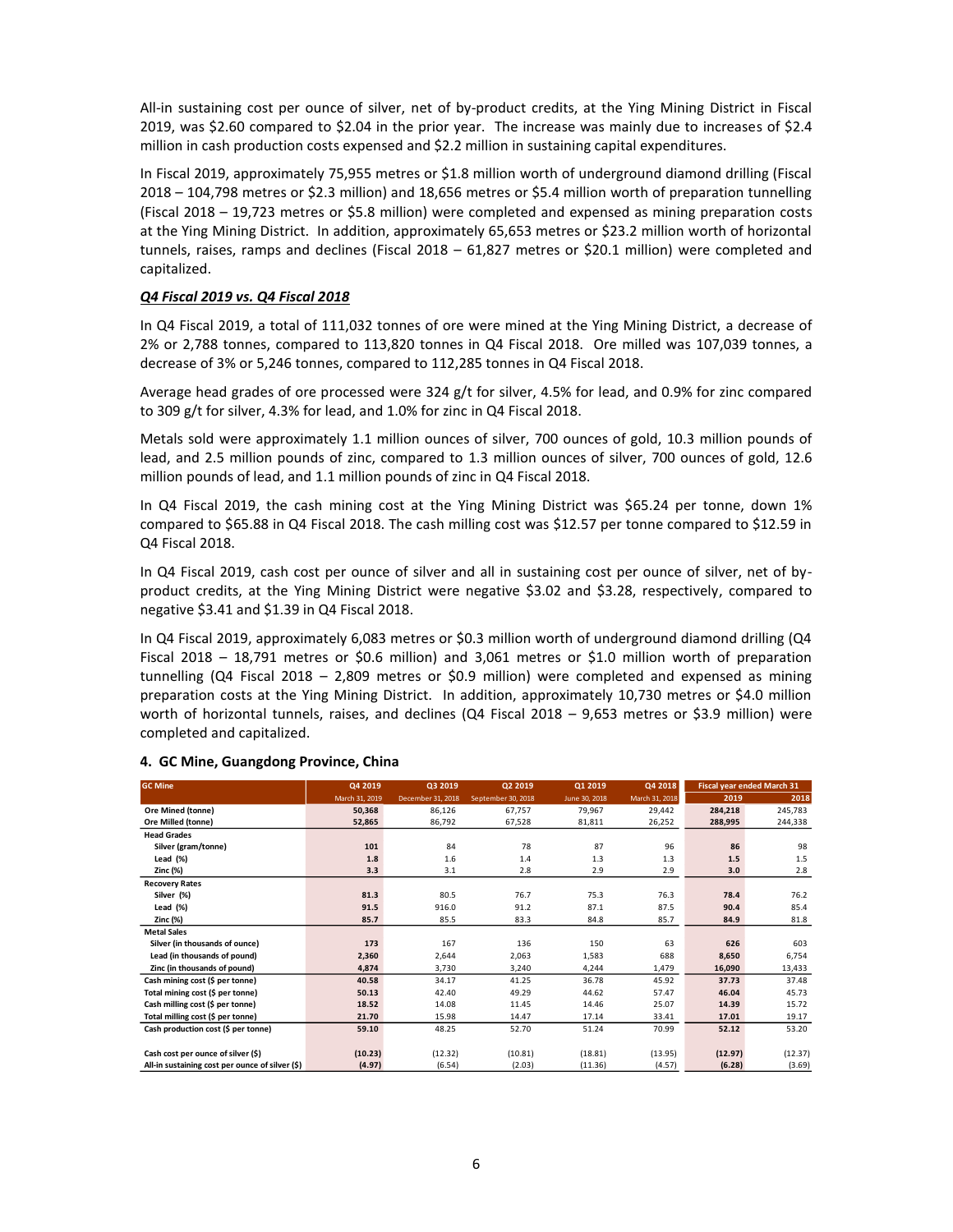### *Fiscal 2019 vs. Fiscal 2018*

In Fiscal 2019, the total ore mined at the GC Mine was 284,218 tonnes, an increase of 16% or 38,435 tonnes, compared to 245,783 tonnes in Fiscal 2018, while ore milled was 288,995 tonnes, an increase of 18% or 44,657 tonnes, compared to 244,338 tonnes in Fiscal 2018.

Average head grades of ore processed at the GC Mine were 86 g/t for silver, 1.5% for lead, and 3.0% for zinc compared to 98 g/t for silver, 1.5% for lead, and 2.8% for zinc in the prior year. Recovery rates of ore processed at the GC Mine were78.4% for silver, 90.4% for lead, and 84.9% for zinc, compared to 76.2% for silver, 85.4% for lead, and 81.8% for zinc in Fiscal 2018.

In Fiscal 2019, the GC Mine sold 626,000 ounces of silver, 8.7 million pounds of lead, and 16.1 million pounds of zinc, compared to 603,000 ounces of silver, 6.8 million pounds of lead, and 13.4 million pounds of zinc in Fiscal 2018.

Total mining cost and cash mining cost at the GC Mine in Fiscal 2019 were \$46.04 and \$37.73 per tonne, respectively, a slight increase of 1% compared to \$45.73 and \$37.48 per tonne, respectively, in Fiscal 2018. Total milling cost and cash milling cost per tonne at the GC Mine were \$17.01 and \$14.39, respectively, down 11% and 8%, compared to \$19.17 and \$15.72, respectively, in Fiscal 2018.

Correspondingly, total production cost and cash production cost per tonne of ore processed in Fiscal 2019 at the GC Mine were \$63.05 and \$52.12, respectively, a decrease of 3% and 2%, compared to \$64.90 and \$53.20, respectively, in Fiscal 2018.

Cash cost per ounce of silver, net of by-product credits, at the GC Mine, was negative \$12.97 compared to negative \$12.37 in the prior year. The decrease was mainly due to a 4% increase in by-product credits resulting from increases of 28% in lead and 20% in zinc sold offset by a decrease of 3% and 17% in net realized lead and zinc selling prices at the GC Mine.

All-in sustaining cost per ounce of silver, net of by-product credits, in Fiscal 2019 at the GC Mine was negative \$6.28 compared to negative \$3.69 in the prior year. The improvement was mainly due to an increase of \$1.6 million in by-product credits and a decrease of \$0.9 million in sustaining capital expenditures.

In Fiscal 2019, approximately 24,727 metres or \$1.3 million worth of underground diamond drilling (Fiscal 2018 – 21,717 metres or \$1.1 million) and 19,844 metres or \$5.2 million worth of tunnelling (Fiscal 2018 – 15,811 metres or \$4.5 million) were completed and expensed as mining preparation costs at the GC Mine. In addition, approximately 1,374 metres or \$1.0 million of horizontal tunnels, raises and declines (Fiscal 2018 – 320 metres or \$0.3 million) were completed and capitalized.

## *Q4 Fiscal 2019 vs. Q4 Fiscal 2018*

In Q4 Fiscal 2019, a total of 50,368 tonnes of ore were mined and 52,865 tonnes were milled at the GC Mine, up 71% and 101%, respectively, compared to 29,442 tonnes mined and 26,252 tonnes milled in Q4 Fiscal 2018.

Average head grades of ore milled were 101 g/t for silver, 1.8% for lead, and 3.3% for zinc compared to 96 g/t for silver, 1.3% for lead, and 2.9% for zinc in the same prior year quarter.

Metals sold were approximately 173,000 ounces of silver, 2.4 million pounds of lead, and 4.9 million pounds of zinc, compared to 63,000 ounces of silver, 0.7 million pounds of lead, and 1.5 million pounds of zinc in the same prior year quarter.

The cash mining cost at the GC Mine was \$40.58 per tonne, a decrease of 12% compared to \$45.92 per tonne in the same prior year quarter. The cash milling cost was \$18.52 per tonne, a decrease of 26% compared to \$25.07 in the same prior year quarter. Correspondingly, the cash production cost per tonne decreased by 17% to \$59.10 from \$70.99 in the same prior year quarter. The improvement in production cost was mainly due to higher production output resulting in lower fixed cost allocation.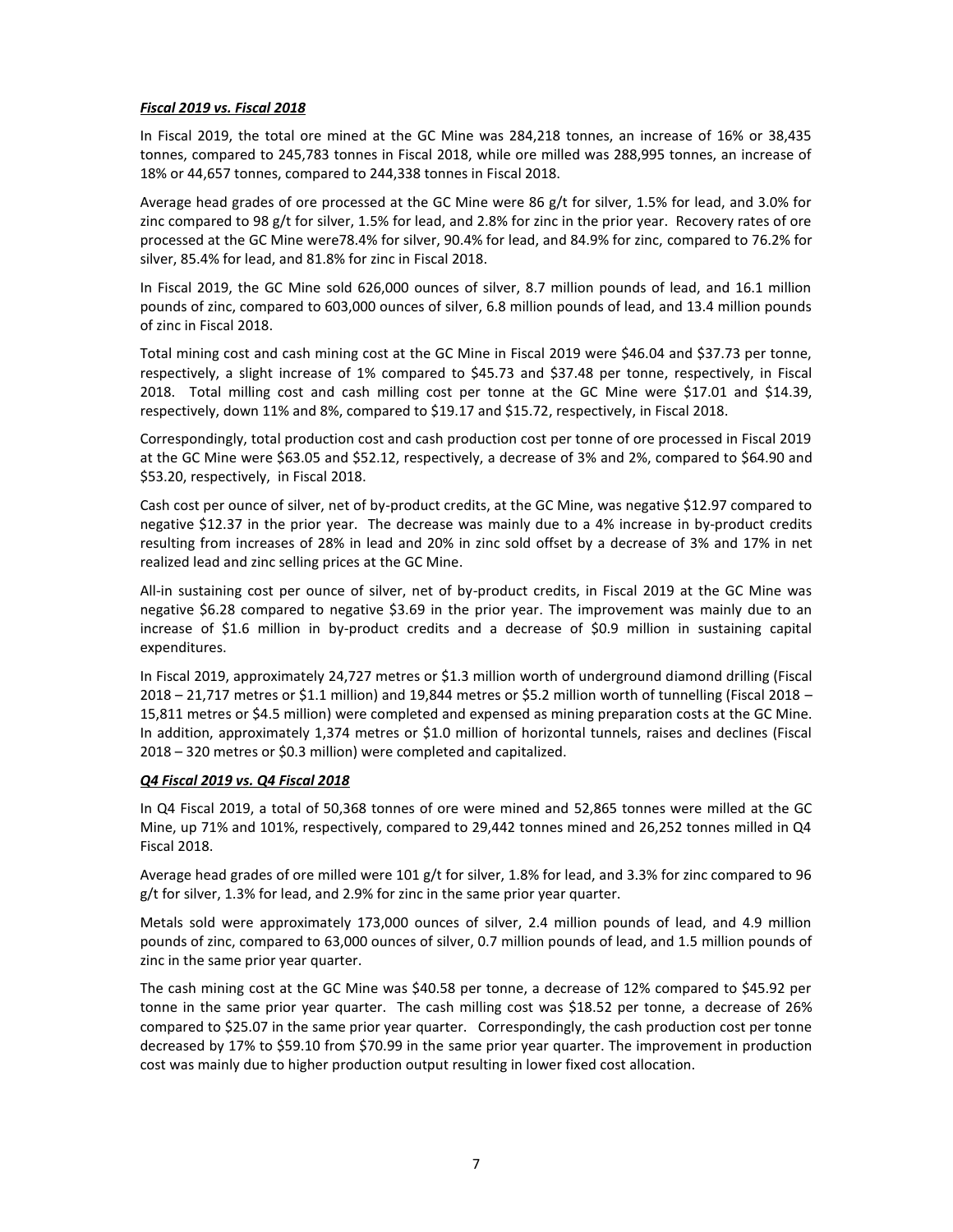Cash cost per ounce of silver and all-in sustaining cost per ounce of silver, net of by‐product credits, at the GC Mine, for Q4 Fiscal 2019, were negative \$10.23 and negative \$4.97, respectively, compared to negative \$13.95 and negative \$4.57 in the same prior year quarter.

In Q4 Fiscal 2019, approximately 2,864 metres or \$0.3 million worth of underground diamond drilling (Q4 Fiscal 2018 – 3,464 metres or \$0.2 million) and 3,366 metres or \$0.9 million of tunnelling (Q4 Fiscal 2018 – 1,526 metres or \$0.7 million) were completed and expensed as mining preparation costs at the GC Mine. In addition, approximately 262 metres or \$0.2 million of horizontal tunnels, raise, and declines (Q4 Fiscal 2018 – 40 metres or \$0.1 million) were completed and capitalized.

Mr. Guoliang Ma, P.Geo., Manager of Exploration and Resources of the Company, is the Qualified Person as defined by National Instrument 43-101 – Standards of Disclosure for Mineral Projects ("NI 43-101") and has reviewed and given consent to the technical information contained in this news release.

*This earnings release should be read in conjunction with the Company's Management Discussion & Analysis, Financial Statements and Notes to Financial Statements for the corresponding period, which have been posted on SEDAR under the Company's profile at www.sedar.com and are also available on the Company's website at www.silvercorp.ca.* 

### **About Silvercorp**

Silvercorp is a Canadian low-cost silver-producer of silver, lead and zinc from mines in China. We deliver shareholder value through efficient management, organic growth, and the acquisition of projects we can build and operate profitably. Silvercorp's goal is to achieve lasting and sustainable development for all our stakeholders. For more information, please visit our website a[t www.silvercorp.ca.](http://www.silvercorp.ca/)

#### **For further information**

Silvercorp Metals Inc. Lon Shaver Vice President Phone: (604) 669-9397 Toll Free 1(888) 224-1881 Email: investor@silvercorp.ca Website: www.silvercorp.ca

#### **CAUTIONARY DISCLAIMER - FORWARD-LOOKING STATEMENTS**

Certain of the statements and information in this news release constitute "forward-looking statements" within the meaning of the United States Private Securities Litigation Reform Act of 1995 and "forward-looking information" within the meaning of applicable Canadian provincial securities laws (collectively, "forward-looking statements"). Any statements or information that express or involve discussions with respect to predictions, expectations, beliefs, plans, projections, objectives, assumptions or future events or performance (often, but not always, using words or phrases such as "expects", "is expected", "anticipates", "believes", "plans", "projects", "estimates", "assumes", "intends", "strategies", "targets", "goals", "forecasts", "objectives", "budgets", "schedules", "potential" or variations thereof or stating that certain actions, events or results "may", "could", "would", "might" or "will" be taken, occur or be achieved, or the negative of any of these terms and similar expressions) are not statements of historical fact and may be forward-looking statements. Forward-looking statements relate to, among other things: the price of silver and other metals; the accuracy of mineral resource and mineral reserve estimates at the Company's material properties; the sufficiency of the Company's capital to finance the Company's operations; estimates of the Company's revenues and capital expenditures; estimated production from the Company's mines in the Ying Mining District and the GC Mine; timing of receipt of permits and regulatory approvals; availability of funds from production to finance the Company's operations; and access to and availability of funding for future construction, use of proceeds from any financing and development of the Company's properties.

Forward-looking statements are subject to a variety of known and unknown risks, uncertainties and other factors that could cause actual events or results to differ from those reflected in the forward-looking statements, including, without limitation, risks relating to: fluctuating commodity prices; calculation of resources, reserves and mineralization and precious and base metal recovery; interpretations and assumptions of mineral resource and mineral reserve estimates; exploration and development programs; feasibility and engineering reports; permits and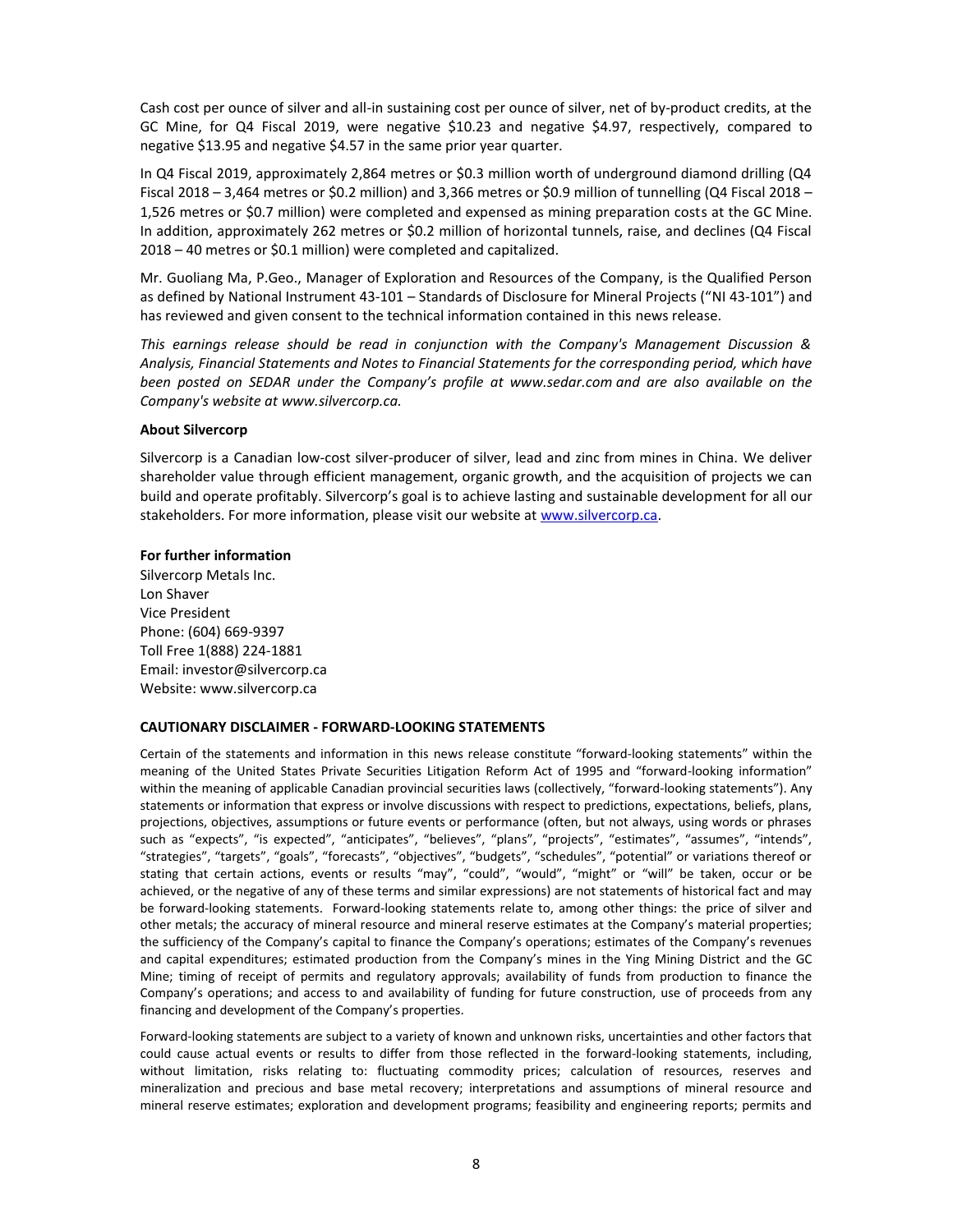licences; title to properties; property interests; joint venture partners; acquisition of commercially mineable mineral rights; financing; recent market events and conditions; economic factors affecting the Company; timing, estimated amount, capital and operating expenditures and economic returns of future production; integration of future acquisitions into the Company's existing operations; competition; operations and political conditions; regulatory environment in China and Canada; environmental risks; foreign exchange rate fluctuations; insurance; risks and hazards of mining operations; key personnel; conflicts of interest; dependence on management; internal control over financial reporting; and bringing actions and enforcing judgments under U.S. securities laws.

This list is not exhaustive of the factors that may affect any of the Company's forward-looking statements. Forwardlooking statements are statements about the future and are inherently uncertain, and actual achievements of the Company or other future events or conditions may differ materially from those reflected in the forward-looking statements due to a variety of risks, uncertainties and other factors, including, without limitation, those referred to in the Company's Annual Information Form under the heading "Risk Factors". Although the Company has attempted to identify important factors that could cause actual results to differ materially, there may be other factors that cause results not to be as anticipated, estimated, described or intended. Accordingly, readers should not place undue reliance on forward-looking statements.

The Company's forward-looking statements are based on the assumptions, beliefs, expectations and opinions of management as of the date of this news release, and other than as required by applicable securities laws, the Company does not assume any obligation to update forward-looking statements if circumstances or management's assumptions, beliefs, expectations or opinions should change, or changes in any other events affecting such statements. For the reasons set forth above, investors should not place undue reliance on forward-looking statements.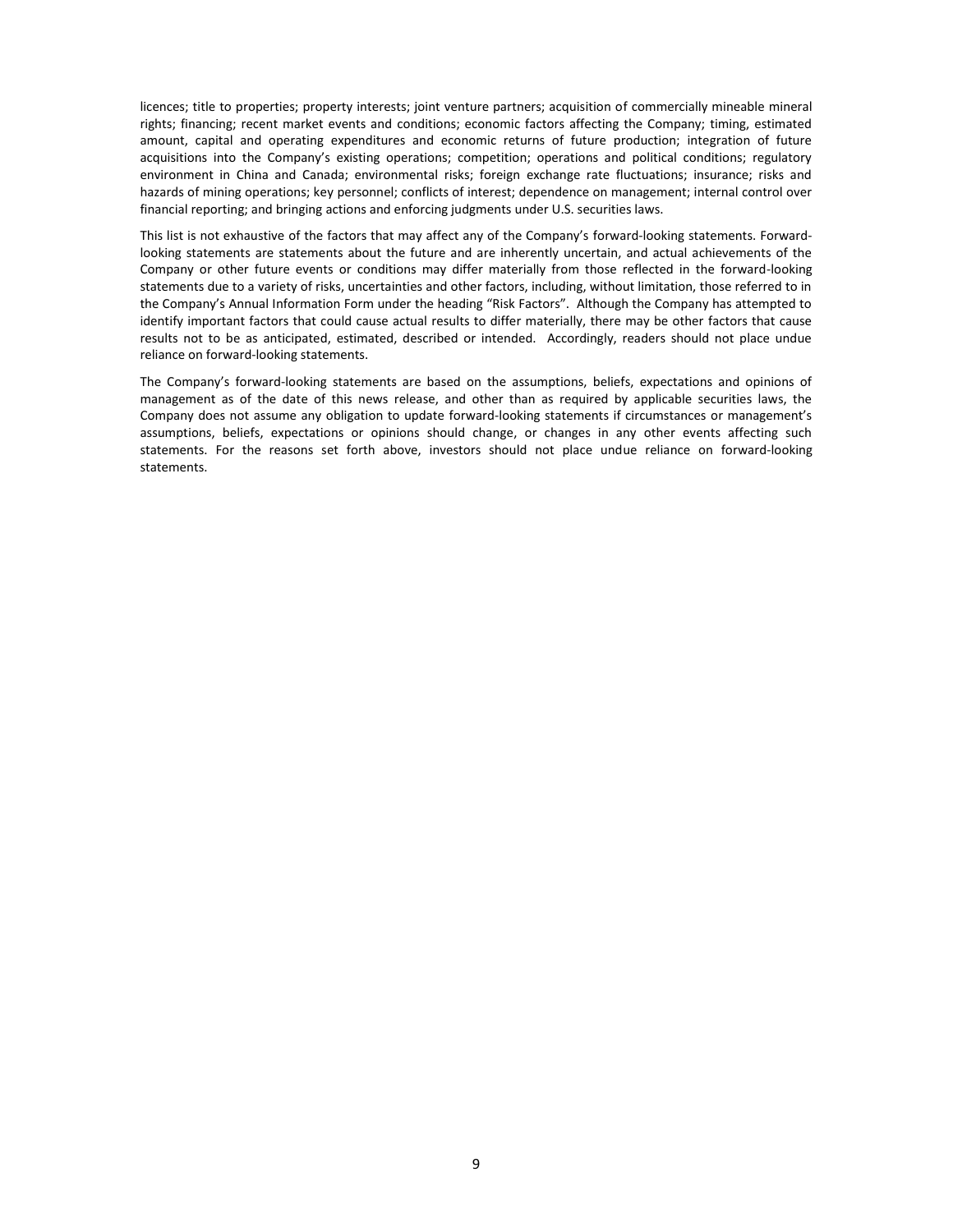# **Consolidated Statements of Financial Position**

*(Unaudited - Expressed in thousands of U.S. dollars)*

|                                                                | As at March 31, | As at March 31, |
|----------------------------------------------------------------|-----------------|-----------------|
|                                                                | 2019            | 2018            |
| <b>ASSETS</b>                                                  |                 |                 |
| <b>Current Assets</b>                                          |                 |                 |
| Cash and cash equivalents                                      | \$<br>67,441    | \$<br>49,199    |
| Short-term investments                                         | 47,836          | 56,910          |
| Trade and other receivables                                    | 467             | 676             |
| Inventories                                                    | 10,836          | 11,018          |
| Due from a related party                                       | 3,022           | 11              |
| Income tax receivable                                          | 1,301           | 534             |
| Prepaids and deposits                                          | 3,958           | 4,456           |
|                                                                | 134,861         | 122,804         |
| <b>Non-current Assets</b>                                      |                 |                 |
| Long-term prepaids and deposits                                | 769             | 954             |
| Reclamation deposits                                           | 7,953           | 5,712           |
| Investment in an associate                                     | 38,703          | 38,001          |
| Other investments                                              | 9,253           | 6,132           |
| Plant and equipment                                            | 68,617          | 71,211          |
| Mineral rights and properties                                  | 238,920         | 232,080         |
| <b>TOTAL ASSETS</b>                                            | \$<br>499,076   | \$<br>476,894   |
|                                                                |                 |                 |
| <b>LIABILITIES AND EQUITY</b><br><b>Current Liabilities</b>    |                 |                 |
| Accounts payable and accrued liabilities                       | \$<br>29,856    | \$<br>25,198    |
| Bank Loan                                                      | 4,475           |                 |
|                                                                |                 | 6,806           |
| Deposits received<br>Income tax payable                        | 3,040<br>502    | 303             |
|                                                                | 37,873          | 32,307          |
| <b>Non-current Liabilities</b>                                 |                 |                 |
| Deferred income tax liabilities                                | 34,334          | 33,310          |
| Environmental rehabilitation                                   | 13,688          | 13,098          |
| <b>Total Liabilities</b>                                       | 85,895          | 78,715          |
|                                                                |                 |                 |
| <b>Equity</b>                                                  |                 |                 |
| Share capital                                                  | 231,269         | 228,729         |
| Share option reserve                                           | 15,898          | 14,690          |
| Reserves                                                       | 25,409          | 25,409          |
| Accumulated other comprehensive loss                           | (41, 864)       | (25, 875)       |
| Retained earnings                                              | 116,734         | 86,283          |
| Total equity attributable to the equity holders of the Company | 347,446         | 329,236         |
| <b>Non-controlling interests</b>                               | 65,735          | 68,943          |
| <b>Total Equity</b>                                            | 413,181         | 398,179         |
|                                                                |                 |                 |
| TOTAL LIABILITIES AND EQUITY                                   | \$<br>499,076   | \$<br>476,894   |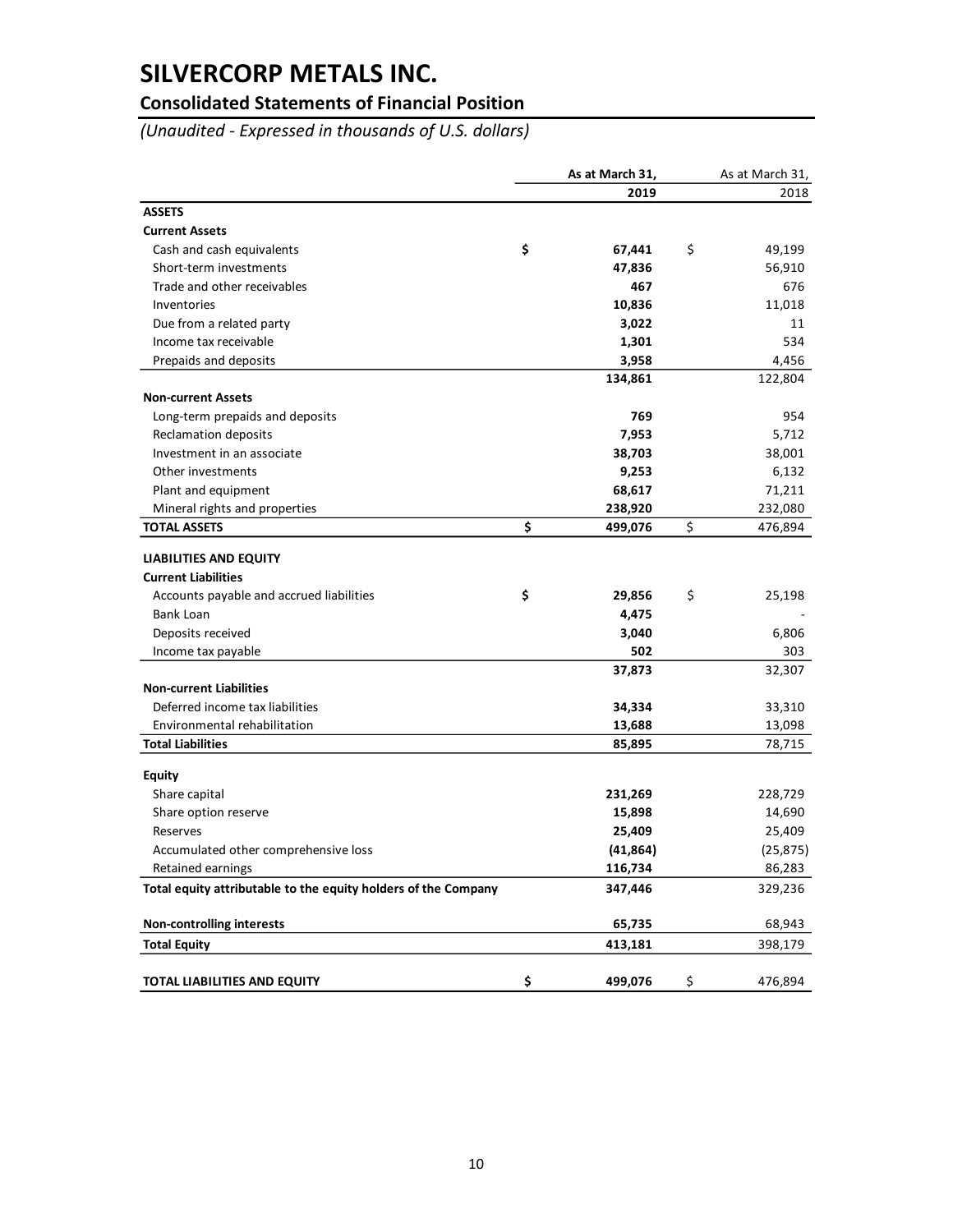# **Consolidated Statements of Income**

*(Unaudited - Expressed in thousands of U.S. dollars, except for per share figures)*

|                                                                      | Three Months Ended March 31, |    | Year Ended March 31, |               |    |             |
|----------------------------------------------------------------------|------------------------------|----|----------------------|---------------|----|-------------|
|                                                                      | 2019                         |    | 2018                 | 2019          |    | 2018        |
|                                                                      |                              |    |                      |               |    |             |
| <b>Sales</b>                                                         | \$<br>$34,952$ \$            |    | 38,449               | \$<br>170,519 | \$ | 170,039     |
| Cost of sales                                                        |                              |    |                      |               |    |             |
| <b>Production costs</b>                                              | 13,005                       |    | 13,305               | 62,461        |    | 59,144      |
| Mineral resource taxes                                               | 1,002                        |    | 1,081                | 4,864         |    | 4,764       |
| Depreciation and amortization                                        | 4,601                        |    | 4,956                | 19,997        |    | 18,247      |
|                                                                      | 18,608                       |    | 19,342               | 87,322        |    | 82,155      |
| <b>Gross profit</b>                                                  | 16,344                       |    | 19,107               | 83,197        |    | 87,884      |
| General and administrative                                           | 5,011                        |    | 4,727                | 19,427        |    | 18,685      |
| Government fees and other taxes                                      | 505                          |    | 538                  | 2,699         |    | 2,971       |
| Foreign exchange loss (gain)                                         | 1,034                        |    | (862)                | (1, 361)      |    | 1,628       |
| Loss on disposal of plant and equipment                              | 13                           |    | 5                    | 401           |    | 329         |
| Gain on disposal of NSR                                              |                              |    |                      |               |    | (4,320)     |
| Share of (income) loss in associate                                  | 118                          |    | 189                  | 330           |    | 700         |
| Dilution gain on investment in associate                             |                              |    |                      |               |    | (822)       |
| Reclassification of other comprehensive loss upon                    |                              |    |                      |               |    |             |
| ownership dilution of investment in associate                        |                              |    |                      |               |    | 18          |
| Impairment reversal of investment in associate                       | (1,899)                      |    | (4, 714)             | (1,899)       |    | (4, 714)    |
| Impairment reversal of mineral rights and properties                 | (7,279)                      |    |                      | (7,279)       |    |             |
| Other expense (income)                                               | 130                          |    | (149)                | 806           |    | (2,016)     |
| Income from operations                                               | 18,711                       |    | 19,373               | 70,073        |    | 75,425      |
| Finance income                                                       | 874                          |    | 793                  | 3,476         |    | 2,839       |
| Finance costs                                                        | (168)                        |    | (120)                | (631)         |    | (449)       |
| Income before income taxes                                           | 19,417                       |    | 20,046               | 72,918        |    | 77,815      |
| Income tax expense                                                   | 3,477                        |    | 5,333                | 20,871        |    | 18,919      |
| Net income                                                           | \$<br>15,940                 | \$ | 14,713               | \$<br>52,047  | \$ | 58,896      |
| Attributable to:                                                     |                              |    |                      |               |    |             |
| Equity holders of the Company                                        | \$<br>12,107                 | \$ | 12,194               | \$<br>39,724  | \$ | 46,994      |
| Non-controlling interests                                            | 3,833                        |    | 2,519                | 12,323        |    | 11,902      |
|                                                                      | \$<br>15,940                 | Ś. | 14,713               | \$<br>52,047  | Ś. | 58,896      |
| Earnings per share attributable to the equity holders of the Company |                              |    |                      |               |    |             |
| <b>Basic earnings per share</b>                                      | \$<br>0.07                   | \$ | 0.07                 | \$<br>0.24    | \$ | 0.28        |
| Diluted earnings per share                                           | \$<br>0.07                   | Ś  | 0.07                 | \$<br>0.23    | Ś  | 0.27        |
| Weighted Average Number of Shares Outstanding - Basic                | 169,705,269                  |    | 167,374,757          | 168,483,412   |    | 167,848,117 |

**Weighted Average Number of Shares Outstanding - Diluted 170,645,002** 171,756,605 **170,386,993** 171,405,904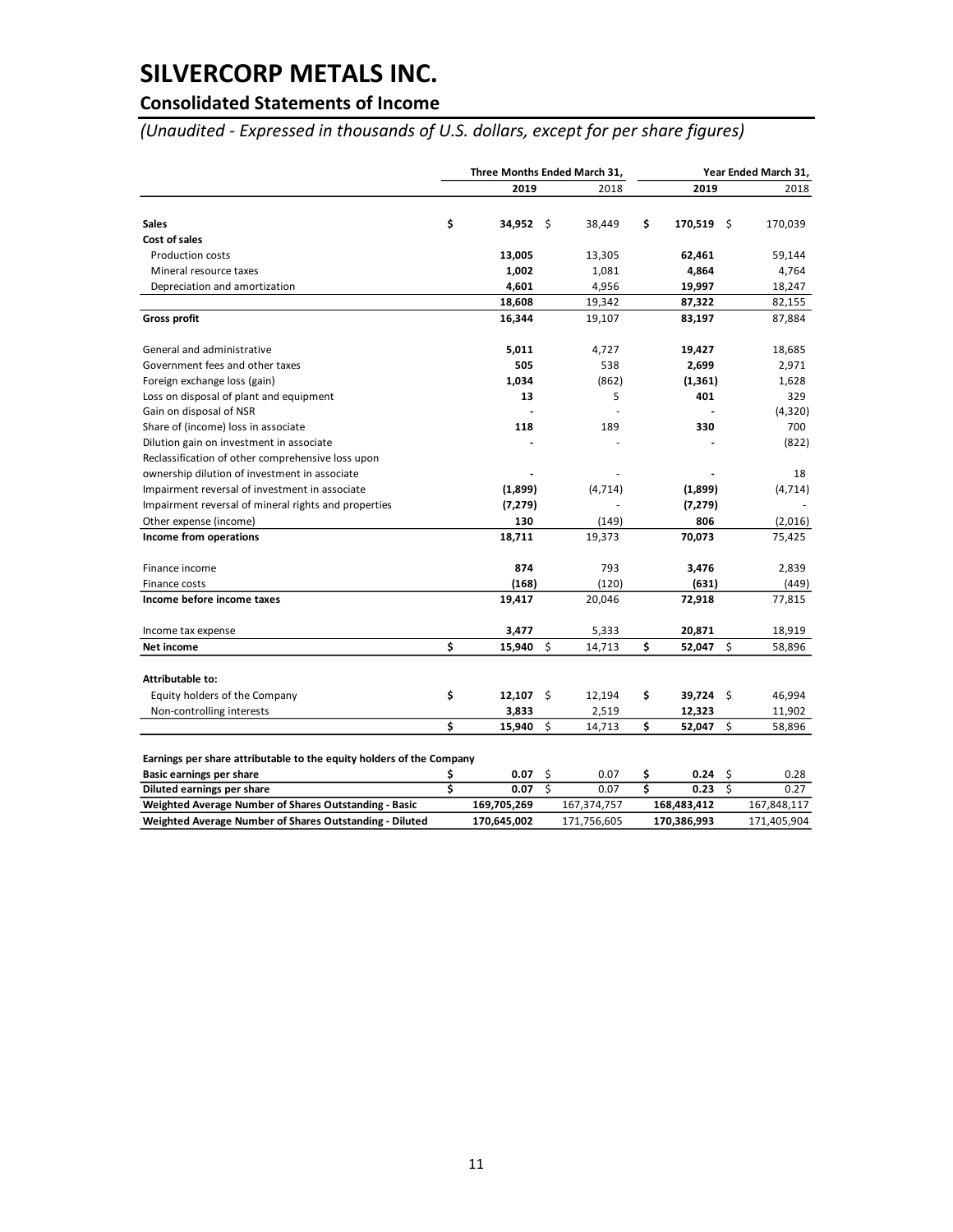# **Consolidated Statements of Cash Flow**

*(Unaudited - Expressed in thousands of U.S. dollars)*

|                                                               |    | Three Months Ended March 31, |    |           |    | Year Ended March 31, |      |                     |
|---------------------------------------------------------------|----|------------------------------|----|-----------|----|----------------------|------|---------------------|
|                                                               |    | 2019                         |    | 2018      |    | 2019                 |      | 2018                |
| Cash provided by                                              |    |                              |    |           |    |                      |      |                     |
| <b>Operating activities</b>                                   |    |                              |    |           |    |                      |      |                     |
| Net income                                                    | \$ | 15,940                       | \$ | 14,713    | \$ | 52,047               | - \$ | 58,896              |
| Add (deduct) items not affecting cash:                        |    |                              |    |           |    |                      |      |                     |
| Finance costs                                                 |    | 168                          |    | 120       |    | 631                  |      | 449                 |
| Depreciation, amortization and depletion                      |    | 4,942                        |    | 5,266     |    | 21,250               |      | 19,442              |
| Share of (income) loss in associate                           |    | 118                          |    | 189       |    | 330                  |      | 700                 |
| Dilution gain on investment in associate                      |    |                              |    |           |    |                      |      | (822)               |
| Reclassification of other comprehensive loss upon ownership   |    |                              |    |           |    |                      |      |                     |
| dilution of investment in associate                           |    |                              |    |           |    |                      |      | 18                  |
| Gain on disposal of NSR                                       |    |                              |    |           |    |                      |      | (4,320)             |
| Impairment reversal of investment in associate                |    | (1,899)                      |    | (4, 714)  |    | (1,899)              |      | (4, 714)            |
| Impairment reversal of mineral rights and properties          |    | (7, 279)                     |    |           |    | (7, 279)             |      |                     |
| Income tax expense                                            |    | 3,476                        |    | 5,333     |    | 20,871               |      | 18,919              |
| Finance income                                                |    | (874)                        |    | (793)     |    | (3, 476)             |      | (2,839)             |
| Loss on disposal of plant and equipment                       |    | 13                           |    | 5         |    | 401                  |      | 329                 |
| Share-based compensation                                      |    | 479                          |    | 422       |    | 1,896                |      | 1,566               |
| Reclamation                                                   |    | (2, 455)                     |    | (158)     |    | (2,788)              |      | (194)               |
| Income taxes paid                                             |    | (5,745)                      |    | (10,096)  |    | (18, 225)            |      | (19, 743)           |
| Interest received                                             |    | 874                          |    | 793       |    | 3,476                |      | 2,839               |
| Interest paid                                                 |    | (48)                         |    |           |    | (144)                |      |                     |
|                                                               |    |                              |    |           |    |                      |      |                     |
| Changes in non-cash operating working capital                 |    | (1,700)                      |    | (8, 223)  |    | 659                  |      | (2,625)             |
| Net cash provided by operating activities                     |    | 6,010                        |    | 2,857     |    | 67,750               |      | 67,901              |
| <b>Investing activities</b>                                   |    |                              |    |           |    |                      |      |                     |
| Mineral rights and properties                                 |    |                              |    |           |    |                      |      |                     |
| Capital expenditures                                          |    | (8,639)                      |    | (4, 310)  |    | (28, 049)            |      | (20, 948)           |
| Plant and equipment                                           |    |                              |    |           |    |                      |      |                     |
| Additions                                                     |    | (1,934)                      |    | (1,697)   |    | (6,258)              |      | (6, 152)            |
| Proceeds on disposals                                         |    | 2                            |    | 14        |    | 31                   |      | 33                  |
| Other investments                                             |    |                              |    |           |    |                      |      |                     |
| Acquisition                                                   |    | (1,018)                      |    |           |    | (1,018)              |      |                     |
| Investment in associate                                       |    | (107)                        |    |           |    | (107)                |      | (23, 861)           |
| Net redemption (purchases) of short-term investments          |    | 10,574                       |    | (9, 458)  |    | 5,969                |      | (30, 803)           |
| Net cash provided by (used in) investing activities           |    | (1, 122)                     |    | (15, 451) |    | (29, 432)            |      | (81, 731)           |
|                                                               |    |                              |    |           |    |                      |      |                     |
| <b>Financing activities</b>                                   |    |                              |    |           |    |                      |      |                     |
| Related parties                                               |    |                              |    |           |    |                      |      |                     |
| Payments made                                                 |    | (2,989)                      |    |           |    | (2,989)              |      |                     |
| Bank loan                                                     |    |                              |    |           |    |                      |      |                     |
| Proceeds                                                      |    |                              |    |           |    | 4,527                |      |                     |
| Non-controlling interests<br>Distribution                     |    | (3, 333)                     |    | (2,894)   |    | (13, 259)            |      | (7, 785)            |
| Acquisition                                                   |    |                              |    |           |    | (1, 121)             |      |                     |
| Cash dividends distributed                                    |    |                              |    |           |    | (4,208)              |      | (3, 362)            |
| Proceeds from issuance of common shares                       |    | 209                          |    | 208       |    | 1,852                |      | 550                 |
| Common shares repurchased as part of normal course issuer bic |    |                              |    | (2, 398)  |    |                      |      | (4, 177)            |
| Net cash used in financing activities                         |    | (6, 113)                     |    | (5,084)   |    | (15, 198)            |      | (14, 774)           |
| Effect of exchange rate changes on cash and cash equivalents  |    | 528                          |    | 603       |    | (4, 878)             |      | 4,800               |
|                                                               |    |                              |    |           |    |                      |      |                     |
|                                                               |    | (697)                        |    | (17,075)  |    |                      |      |                     |
| Increase in cash and cash equivalents                         |    |                              |    |           |    | 18,242               |      | (23, 804)<br>73,003 |
| Cash and cash equivalents, beginning of the period            | Ś  | 68,138                       |    | 66,274    | Ś  | 49,199               |      |                     |
| Cash and cash equivalents, end of the period                  |    | 67,441                       | \$ | 49,199    |    | 67,441               | \$   | 49,199              |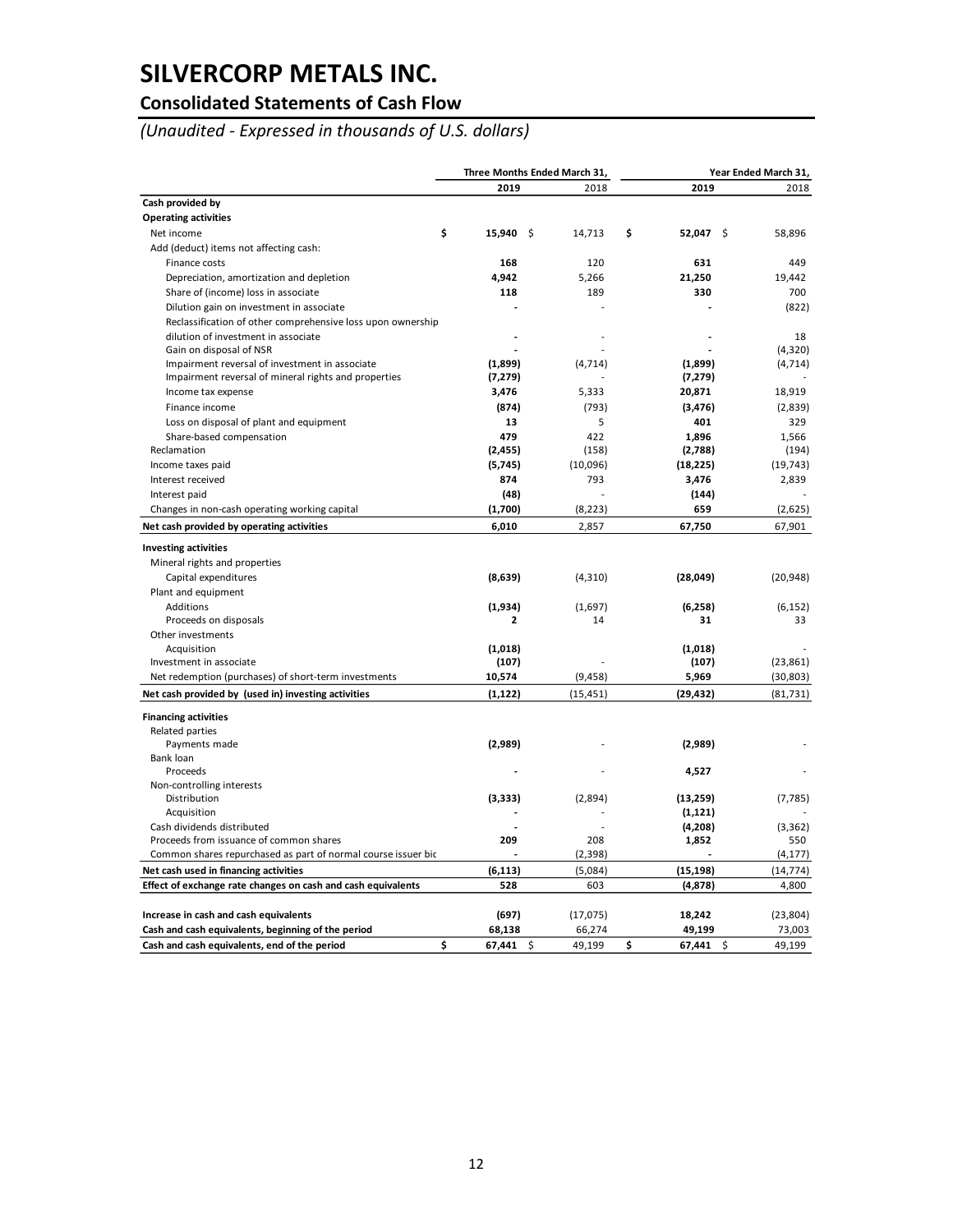# **Mining Data**

*(Expressed in thousands of U.S. dollars, except for mining data figures)*

|                                                                                         |                       | Year ended March 31, 2019 |                |
|-----------------------------------------------------------------------------------------|-----------------------|---------------------------|----------------|
|                                                                                         | <b>Ying Mining</b>    |                           |                |
|                                                                                         | District <sup>1</sup> | GC <sup>2</sup>           | <b>Total</b>   |
| <b>Production Data</b>                                                                  |                       |                           |                |
| <b>Mine Data</b>                                                                        |                       |                           |                |
| Ore Mined (tonne)                                                                       | 622,576               | 284,218                   | 906,794        |
| Ore Milled (tonne)                                                                      | 619,851               | 288,995                   | 908,846        |
| Mining cost per tonne of ore mined (\$)<br>$\ddot{}$                                    | 88.19                 | 46.04                     | 74.98          |
| Cash mining cost per tonne of ore mined (\$)                                            | 63.39                 | 37.73                     | 55.35          |
| Non cash mining cost per tonne of ore mined (\$)                                        | 24.80                 | 8.31                      | 19.63          |
| Unit shipping costs(\$)<br>$\ddot{}$                                                    | 4.22                  |                           | 2.88           |
|                                                                                         |                       |                           |                |
| Milling cost per tonne of ore milled (\$)<br>$\ddot{}$                                  | 12.58                 | 17.01                     | 13.99          |
| Cash milling cost per tonne of ore milled (\$)                                          | 10.43                 | 14.39<br>2.62             | 11.69<br>2.30  |
| Non cash milling cost per tonne of ore milled (\$)                                      | 2.15                  |                           |                |
| <b>Average Production Cost</b><br>$\ddot{}$                                             |                       |                           |                |
| Silver (\$ per ounce)                                                                   | 5.89                  | 5.93                      | 6.10           |
| Gold (\$ per ounce)                                                                     | 473                   |                           | 503            |
| Lead (\$ per pound)                                                                     | 0.45                  | 0.60                      | 0.48           |
| Zinc (\$ per pound)                                                                     | 0.43                  | 0.56                      | 0.44           |
| Other (\$ per pound)                                                                    | 0.44                  | 0.03                      | 0.08           |
| Total production cost per ounce of Silver, net of by-product credits (\$)<br>$\ddot{}$  | (0.42)                | (7.95)                    | (1.16)         |
| Total cash cost per ounce of Silver, net of by-product credits (\$)<br>$\ddot{}$        | (3.35)                | (12.97)                   | (4.29)         |
| All-in sustaining cost per ounce of Silver, net of by-product credits (\$)<br>$\ddot{}$ | 2.60                  | (6.28)                    | 3.52           |
| All-in cost per ounce of Silver, net of by-product credits (\$)<br>$\ddot{}$            | 4.30                  | (5.49)                    | 5.22           |
|                                                                                         |                       |                           |                |
| <b>Recovery Rates</b>                                                                   |                       |                           |                |
| Silver (%)                                                                              | 95.8                  | 78.4                      | 93.8           |
| Lead (%)<br>Zinc (%)                                                                    | 95.7<br>54.1          | 90.4<br>84.9              | 94.9<br>72.8   |
|                                                                                         |                       |                           |                |
| <b>Head Grades</b>                                                                      |                       |                           |                |
| Silver (gram/tonne)                                                                     | 311                   | 86                        | 240            |
| Lead (%)                                                                                | 4.4                   | 1.5                       | 3.5            |
| Zinc (%)                                                                                | 0.9                   | 3.0                       | 1.6            |
| Concentrate in stock                                                                    |                       |                           |                |
| Lead concentrate (tonne)                                                                | 3,150                 | 98                        | 3,248          |
| Zinc concentrate (tonne)                                                                | 250                   | 118                       | 368            |
| <b>Sales Data</b>                                                                       |                       |                           |                |
| <b>Metal Sales</b>                                                                      |                       |                           |                |
| Silver (in thousands of ounces)                                                         | 5,764                 | 626                       | 6,390          |
| Gold (in thousands of ounces)                                                           | 3.5                   |                           | 3.5            |
| Lead (in thousands of pounds)                                                           | 56,138                | 8,650                     | 64,788         |
| Zinc (in thousands of pounds)                                                           | 6,626                 | 16,090                    | 22,716         |
| <b>Metal Sales</b>                                                                      |                       |                           |                |
| Silver (in thousands of \$)                                                             | 74,702                | 5,952                     | 80,654         |
| Gold (in thousands of \$)                                                               | 3,642                 |                           | 3,642          |
| Lead (in thousands of \$)                                                               | 55,739                | 8,372                     | 64,111         |
| Zinc (in thousands of \$)                                                               | 6,305                 | 14,349                    | 20,654         |
| Other (in thousands of \$)                                                              | 1,095                 | 363                       | 1,458          |
|                                                                                         | 141,483               | 29,036                    | 170,519        |
| Average Selling Price, Net of Value Added Tax and Smelter Charges                       |                       |                           |                |
| Silver (\$ per ounce)<br>Gold (\$ per ounce)                                            | 12.96<br>1,041        | 9.51                      | 12.62<br>1,041 |
| Lead (\$ per pound)                                                                     | 0.99                  | 0.97                      | 0.99           |
| Zinc (\$ per pound)                                                                     | 0.95                  | 0.89                      | 0.91           |
|                                                                                         |                       |                           |                |

 $1$ Ying Mining District includes mines: SGX, TLP, HPG, LM, BCG and HZG.

<sup>2</sup> GC Silver recovery rate consists of 53.19% from lead concentrates and 25.18% from zinc concentrates.

 $^2$  GC Silver sold in zinc concentrates is subjected to higher smelter and refining charges which lowers the net silver selling price.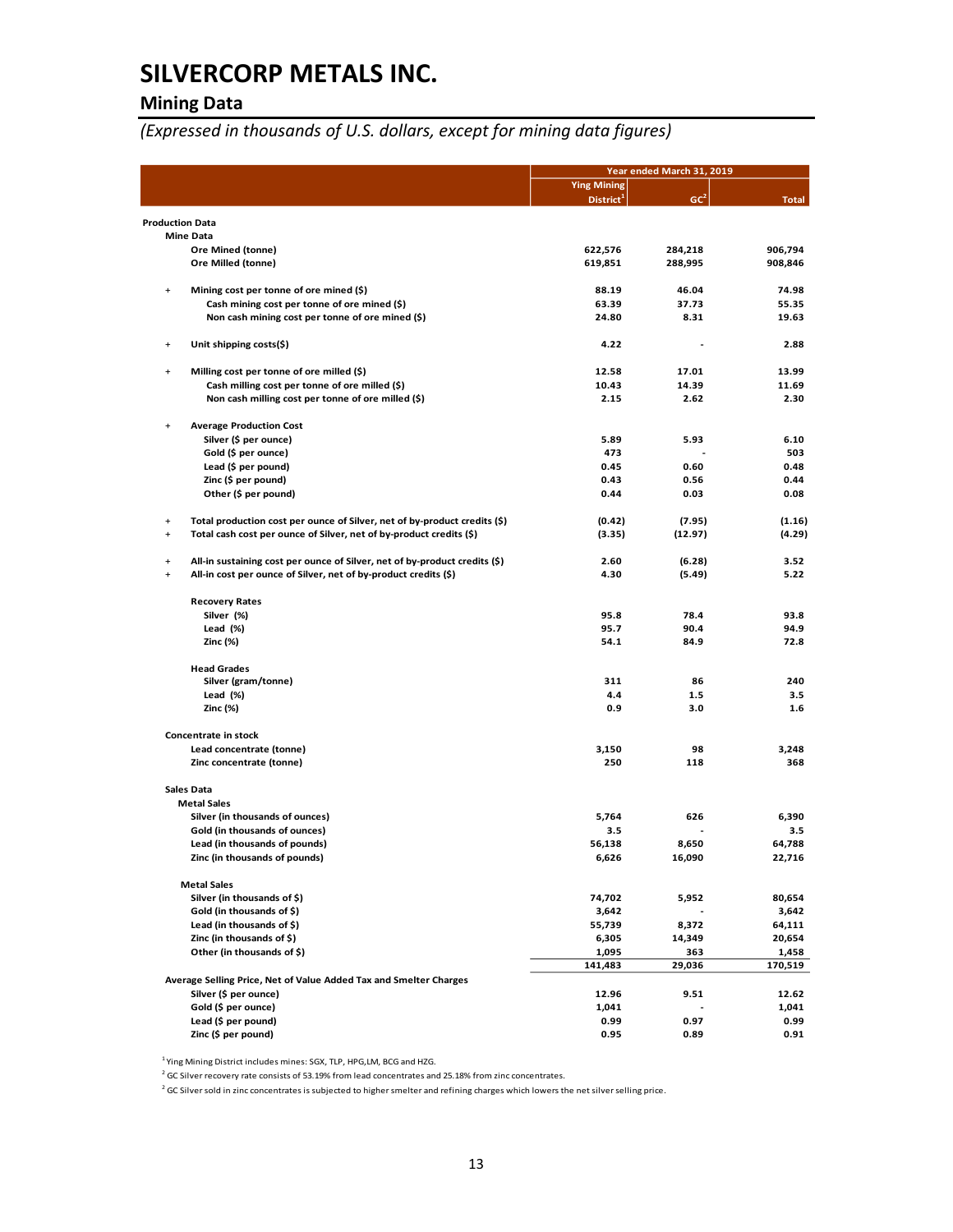# **Mining Data**

*(Expressed in thousands of U.S. dollars, except for mining data figures)*

|                                                                                                                                                                 |                                             | Year ended March 31, 2018 |                  |
|-----------------------------------------------------------------------------------------------------------------------------------------------------------------|---------------------------------------------|---------------------------|------------------|
|                                                                                                                                                                 | <b>Ying Mining</b><br>District <sup>1</sup> | GC <sup>2</sup>           | <b>Total</b>     |
| <b>Production Data</b>                                                                                                                                          |                                             |                           |                  |
| <b>Mine Data</b>                                                                                                                                                |                                             |                           |                  |
| Ore Mined (tonne)                                                                                                                                               | 614,141                                     | 245,783                   | 859,924          |
| Ore Milled (tonne)                                                                                                                                              | 618,732                                     | 244,338                   | 863,070          |
| Mining cost per tonne of ore mined $(5)$<br>$\ddot{}$                                                                                                           | 84.59                                       | 45.73                     | 73.48            |
| Cash mining cost per tonne of ore mined $(\xi)$                                                                                                                 | 61.46                                       | 37.48                     | 54.60            |
| Non cash mining cost per tonne of ore mined $(\xi)$                                                                                                             | 23.13                                       | 8.25                      | 18.88            |
| Unit shipping costs(\$)                                                                                                                                         | 4.01                                        |                           | 2.87             |
| Milling cost per tonne of ore milled $(\xi)$<br>$+$                                                                                                             | 11.71                                       | 19.17                     | 13.82            |
| Cash milling cost per tonne of ore milled (\$)                                                                                                                  | 9.49                                        | 15.72                     | 11.25            |
| Non cash milling cost per tonne of ore milled $(\xi)$                                                                                                           | 2.22                                        | 3.45                      | 2.57             |
| + Average Production Cost                                                                                                                                       |                                             |                           |                  |
| Silver (\$ per ounce)                                                                                                                                           | 5.93                                        | 6.52                      | 6.21             |
| Gold $(\xi$ per ounce)<br>Lead $(5$ per pound)                                                                                                                  | 443<br>0.43                                 |                           | 475<br>0.46      |
| <b>Zinc</b> (\$ per pound)                                                                                                                                      | 0.48                                        | 0.61<br>0.66              | 0.50             |
| Other (\$ per pound)                                                                                                                                            | 0.41                                        | 0.01                      | 0.02             |
|                                                                                                                                                                 |                                             |                           |                  |
| + Total production cost per ounce of Silver, net of by-product credits (\$)<br>Total cash cost per ounce of Silver, net of by-product credits (\$)<br>$\ddot{}$ | (1.07)<br>(3.88)                            | (7.41)<br>(12.37)         | (1.70)<br>(4.73) |
| All-in sustaining cost per ounce of Silver, net of by-product credits (\$)<br>$+$                                                                               | 2.04                                        | (3.69)                    | 3.27             |
| All-in cost per ounce of Silver, net of by-product credits (\$)<br>$\ddot{}$                                                                                    | 2.72                                        | (2.88)                    | 4.01             |
| <b>Recovery Rates</b>                                                                                                                                           |                                             |                           |                  |
| Silver $(%)$                                                                                                                                                    | 95.7                                        | 76.2                      | 93.5             |
| Lead $(%)$<br>Zinc $(%)$                                                                                                                                        | 96.3<br>52.3                                | 85.4<br>81.8              | 95.1<br>68.7     |
| <b>Head Grades</b>                                                                                                                                              |                                             |                           |                  |
| Silver (gram/tonne)                                                                                                                                             | 305                                         | 98                        | 246              |
| Lead $(%)$                                                                                                                                                      | 4.4                                         | 1.5                       | 3.6              |
| Zinc $(%)$                                                                                                                                                      | 0.9                                         | 2.8                       | 1.4              |
| Concentrate in stock                                                                                                                                            |                                             |                           |                  |
| Lead concentrate (tonne)<br>Zinc concentrate (tonne)                                                                                                            | 4,050<br>350                                | 20<br>20                  | 4,070<br>370     |
|                                                                                                                                                                 |                                             |                           |                  |
| <b>Sales Data</b><br><b>Metal Sales</b>                                                                                                                         |                                             |                           |                  |
| Silver (in thousands of ounces)                                                                                                                                 | 5,437                                       | 603                       | 6,040            |
| Gold (in thousands of ounces)                                                                                                                                   | 3.1                                         |                           | 3.1              |
| Lead (in thousands of pounds)                                                                                                                                   | 55,180                                      | 6,754                     | 61,934           |
| Zinc (in thousands of pounds)                                                                                                                                   | 6,136                                       | 13,433                    | 19,569           |
| Other (in thousands of pound)                                                                                                                                   | 524                                         | 16,276                    | 16,800           |
| <b>Metal Sales</b>                                                                                                                                              |                                             |                           |                  |
| Silver (in thousands of \$)                                                                                                                                     | 75,891                                      | 6,463                     | 82,354           |
| Gold (in thousands of $\zeta$ )                                                                                                                                 | 3,232                                       |                           | 3,232            |
| Lead (in thousands of $$$ )                                                                                                                                     | 55,488                                      | 6,763                     | 62,251           |
| <b>Zinc</b> (in thousands of $\zeta$ )                                                                                                                          | 7,000                                       | 14,462                    | 21,462           |
| Other (in thousands of \$)                                                                                                                                      | 502<br>142,113                              | 238<br>27,926             | 740<br>170,039   |
| Average Selling Price, Net of Value Added Tax and Smelter Charges                                                                                               |                                             |                           |                  |
| Silver (\$ per ounce)                                                                                                                                           | 13.96                                       | 10.72                     | 13.63            |
| Gold $(5$ per ounce)                                                                                                                                            | 1,043                                       |                           | 1,043            |
| Lead $(5$ per pound)                                                                                                                                            | 1.01                                        | 1.00                      | 1.01             |
| <b>Zinc</b> (\$ per pound)                                                                                                                                      | 1.14                                        | 1.08                      | 1.10             |

<sup>1</sup> Ying Mining District includes mines: SGX, TLP, HPG, LM, BCG and HZG.

 $^2$  GC Silver recovery rate consists of 55.2% from lead concentrates and 21.0% from zinc concentrates.

 $^2$  GC Silver sold in zinc concentrates is subjected to higher smelter and refining charges which lower the net silver selling price.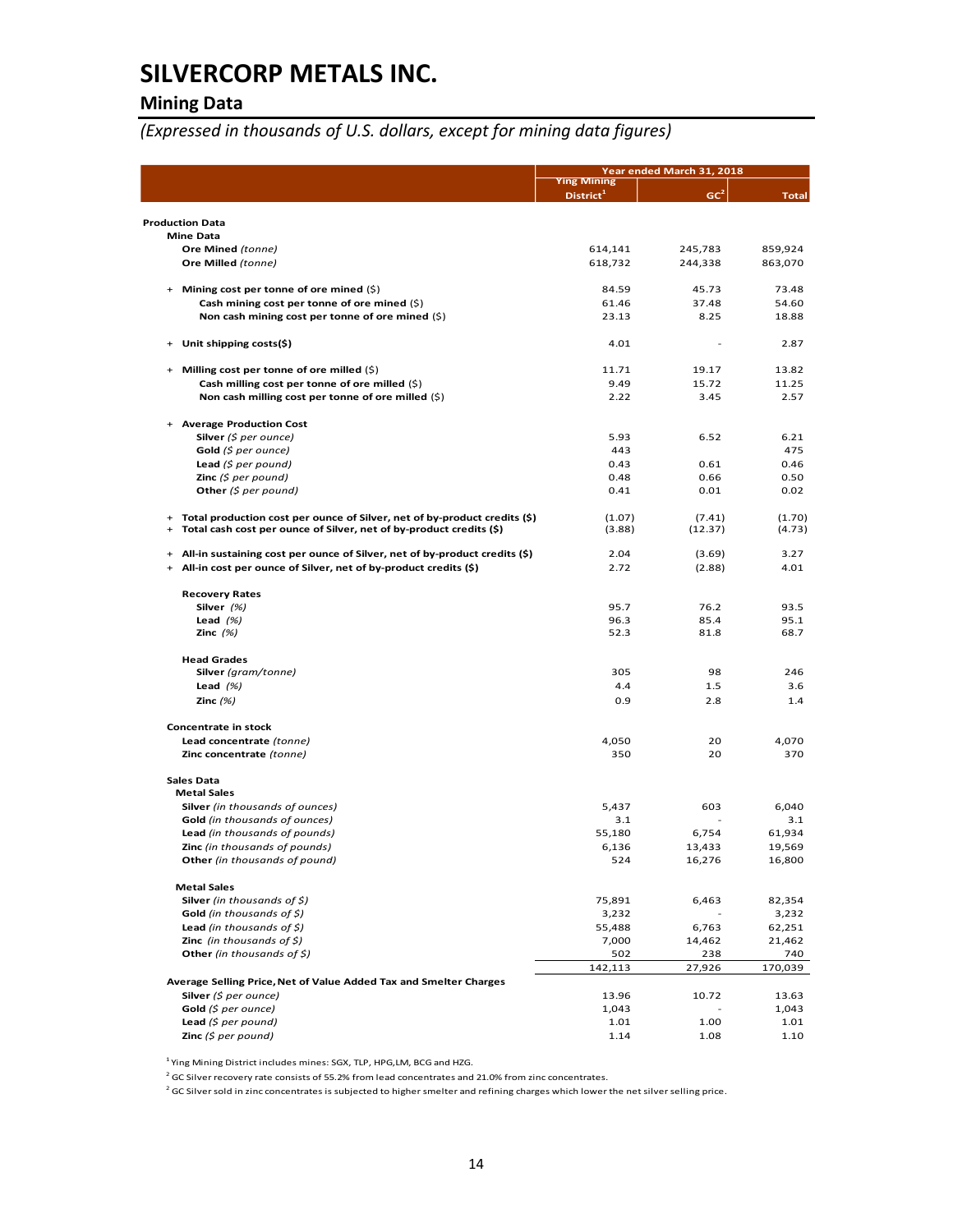# **Mining Data**

*(Expressed in thousands of U.S. dollars, except for mining data figures)*

|                                  |                                                                            |                              | Three months ended March 31, 2019 |                 |
|----------------------------------|----------------------------------------------------------------------------|------------------------------|-----------------------------------|-----------------|
|                                  |                                                                            | <b>Ying Mining District1</b> | GC <sup>2</sup>                   | <b>Total</b>    |
|                                  | <b>Production Data</b>                                                     |                              |                                   |                 |
|                                  | <b>Mine Data</b>                                                           |                              |                                   |                 |
|                                  | Ore Mined (tonne)                                                          | 111,032                      | 50,368                            | 161,400         |
|                                  | Ore Milled (tonne)                                                         | 107,039                      | 52,865                            | 159,904         |
| $\ddot{}$                        | Mining cost per tonne of ore mined (\$)                                    | 93.86                        | 50.13                             | 80.22           |
|                                  | Cash mining cost per tonne of ore mined (\$)                               | 65.24                        | 40.58                             | 57.55           |
|                                  | Non cash mining cost per tonne of ore mined (\$)                           | 28.62                        | 9.55                              | 22.67           |
| $\ddot{}$                        | Unit shipping costs(\$)                                                    | 3.97                         |                                   | 2.72            |
| $\ddot{}$                        | Milling cost per tonne of ore milled (\$)                                  | 15.55                        | 21.70                             | 17.58           |
|                                  | Cash milling cost per tonne of ore milled (\$)                             | 12.57                        | 18.52                             | 14.53           |
|                                  | Non cash milling cost per tonne of ore milled (\$)                         | 2.98                         | 3.18                              | 3.05            |
|                                  | <b>Average Production Cost</b>                                             |                              |                                   |                 |
|                                  | Silver (\$ per ounce)                                                      | 6.13                         | 6.08                              | 6.41            |
|                                  | Gold (\$ per ounce)                                                        | 501                          |                                   | 546             |
|                                  | Lead (\$ per pound)                                                        | 0.42                         | 0.59                              | 0.45            |
|                                  | Zinc (\$ per pound)                                                        | 0.38                         | 0.47                              | 0.38            |
|                                  | Other (\$ per pound)                                                       | 0.42                         | 0.06                              | 0.11            |
| $\begin{array}{c} + \end{array}$ | Total production cost per ounce of Silver, net of by-product credits (\$)  | 0.27                         | (5.30)                            | (0.47)          |
| $\ddot{}$                        | Total cash cost per ounce of Silver, net of by-product credits (\$)        | (3.02)                       | (10.23)                           | (3.97)          |
| $\ddot{}$                        | All-in sustaining cost per ounce of Silver, net of by-product credits (\$) | 3.28                         | (4.97)                            | 4.49            |
| $\ddot{}$                        | All-in cost per ounce of Silver, net of by-product credits (\$)            | 8.39                         | (4.45)                            | 9.09            |
|                                  | <b>Recovery Rates</b>                                                      |                              |                                   |                 |
|                                  | Silver (%)                                                                 | 95.5                         | 81.3                              | 93.6            |
|                                  | Lead (%)                                                                   | 96.1                         | 91.5                              | 95.3            |
|                                  | Zinc (%)                                                                   | 63.7                         | 85.7                              | 77.7            |
|                                  | <b>Head Grades</b>                                                         |                              |                                   |                 |
|                                  | Silver (gram/tonne)                                                        | 324                          | 101                               | 250             |
|                                  | Lead $(\%)$                                                                | 4.5                          | 1.8                               | 3.6             |
|                                  | Zinc (%)                                                                   | 0.9                          | 3.3                               | 1.7             |
|                                  | Concentrate in stock                                                       |                              |                                   |                 |
|                                  | Lead concentrate (tonne)                                                   | 3,150                        | 98                                | 3,248           |
|                                  | Zinc concentrate (tonne)                                                   | 250                          | 118                               | 368             |
|                                  | <b>Sales Data</b>                                                          |                              |                                   |                 |
|                                  | <b>Metal Sales</b>                                                         |                              |                                   |                 |
|                                  | Silver (in thousands of ounces)                                            | 1,141                        | 173                               | 1,314           |
|                                  | Gold (in thousands of ounces)                                              | 0.7                          |                                   | 0.7             |
|                                  | Lead (in thousands of pounds)<br>Zinc (in thousands of pounds)             | 10,310<br>2,464              | 2,360<br>4,874                    | 12,670<br>7,338 |
|                                  | <b>Metal Sales</b>                                                         |                              |                                   |                 |
|                                  | Silver (in thousands of \$)                                                | 15,137                       | 1,595                             | 16,732          |
|                                  | Gold (in thousands of \$)                                                  | 759                          |                                   | 759             |
|                                  | Lead (in thousands of \$)                                                  | 9,318                        | 2,102                             | 11,420          |
|                                  | Zinc (in thousands of \$)                                                  | 2,028                        | 3,501                             | 5,529           |
|                                  | Other (in thousands of \$)                                                 | 344                          | 168                               | 512             |
|                                  |                                                                            | 27,586                       | 7,366                             | 34,952          |
|                                  | Average Selling Price, Net of Value Added Tax and Smelter Charges          |                              |                                   |                 |
|                                  | Silver (\$ per ounce)                                                      | 13.27                        | 9.22                              | 12.73           |
|                                  | Gold (\$ per ounce)                                                        | 1,084                        |                                   | 1,084           |
|                                  | Lead (\$ per pound)                                                        | 0.90                         | 0.89                              | 0.90            |
|                                  | Zinc (\$ per pound)                                                        | 0.82                         | 0.72                              | 0.75            |

 $<sup>1</sup>$  Ying Mining District includes mines: SGX, TLP, HPG, LM, BCG and HZG.</sup>

<sup>2</sup> GC Silver recovery rate consists of 56.37% from lead concentrates and 24.92% from zinc concentrates.

 $^2$  GC Silver sold in zinc concentrates is subjected to higher smelter and refining charges which lowers the net silver selling price.